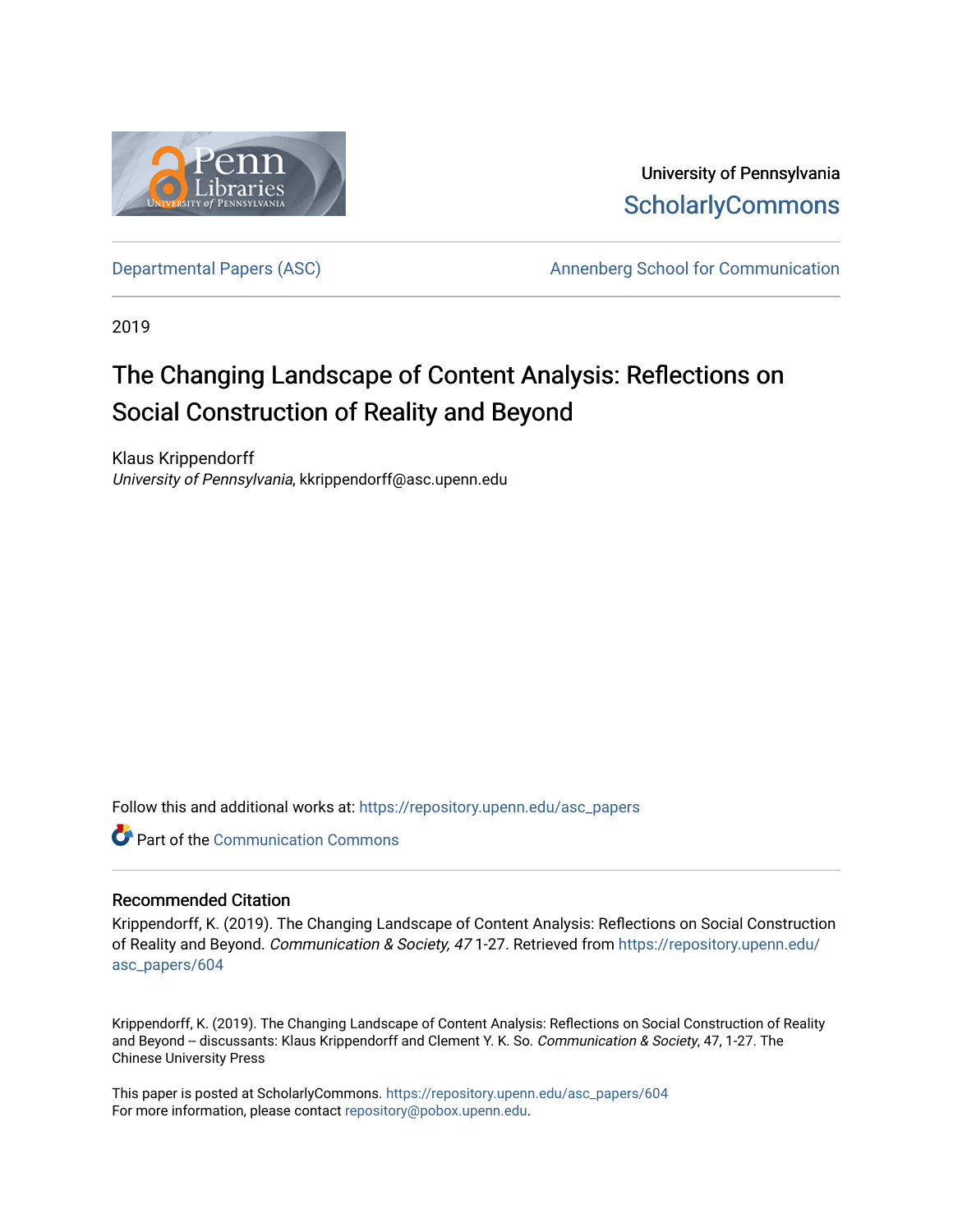# The Changing Landscape of Content Analysis: Reflections on Social Construction of Reality and Beyond

# Abstract

Prof. Klaus Krippendorff is Gregory Bateson Emeritus Professor of Communication at the Annenberg School for Communication, University of Pennsylvania. He received his PhD in communications from the University of Illinois (Urbana) in 1967. He has received numerous awards and honours over the years. To name just a few, he received a Doctor of Philosophy honoris causa from the Linneaus University in Kalmar/Växjö, Sweden in 2012. He is an elected Fellow of the International Communication Association (ICA) and was its president in 1984–85. He is an elected Fellow of the American Association for the Advancement of Science (AAAS) in 1982. His book Content Analysis: An Introduction to Its Methodology received the ICA Fellows Book Award in 2004. He has published extensively in many fields including communication, research methodology, semantics, information theory, design, cybernetics, etc. In this academic dialogue, he talks about how he first came to the U. S. from Germany and his early encounter with the method of content analysis. He elaborates on his unique approach to the methodology of content analysis, its changes in practice over the years, as well as his insights on communication scholarship. His organic involvement in and cross-pollination of many related fields listed above is also revealed.

# **Disciplines**

Communication | Social and Behavioral Sciences

# **Comments**

Krippendorff, K. (2019). The Changing Landscape of Content Analysis: Reflections on Social Construction of Reality and Beyond -- discussants: Klaus Krippendorff and Clement Y. K. So. Communication & Society, 47, 1-27. The Chinese University Press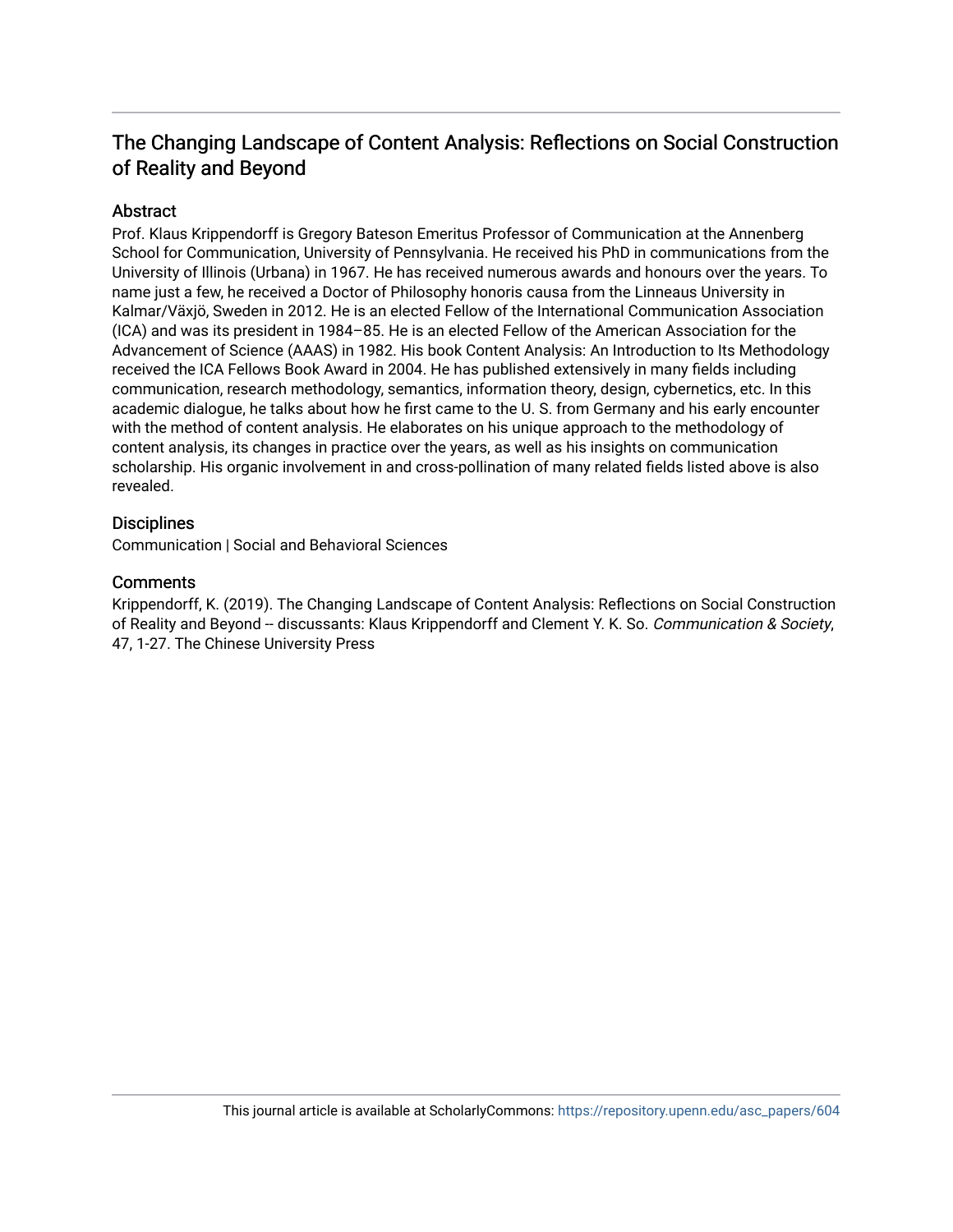《傳播與社會學刊》,(總)第47期(2019):1–27

**學術對談**

# 內容分析的變遷面貌: 對社會建構現實及其他的思考

對談人:克勞斯.克里彭多夫、蘇鑰機 統 稿:蘇鑰機 翻 譯:艾民偉、胡攀峰、蘇鑰機 校 對:程曉萱



克勞斯·克里彭多夫教授 (Prof. Klaus Krippendorff)

「我發現大多數傳播學者運用的研究方法,都借自其他學術領域: 實驗法源於心理學,調查法來自民意研究,經濟學則為我們提供了 模擬法⋯⋯諸如此類,不勝枚舉。這讓我更加辨明,內容分析和 傳播網絡分析是僅有的兩項原生於傳播學領域的研究方法。對於 這兩種方法,任選其一、埋首耕耘,都不僅有助於提升傳播研究的 素質,亦可加強當時仍在困境中掙扎的傳播學領域。

蘇鑰機,香港中文大學新聞與傳播學院教授。研究興趣:香港報業、新聞社會 學、引文分析、內容分析、傳播學發展。電郵:clementso@cuhk.edu.hk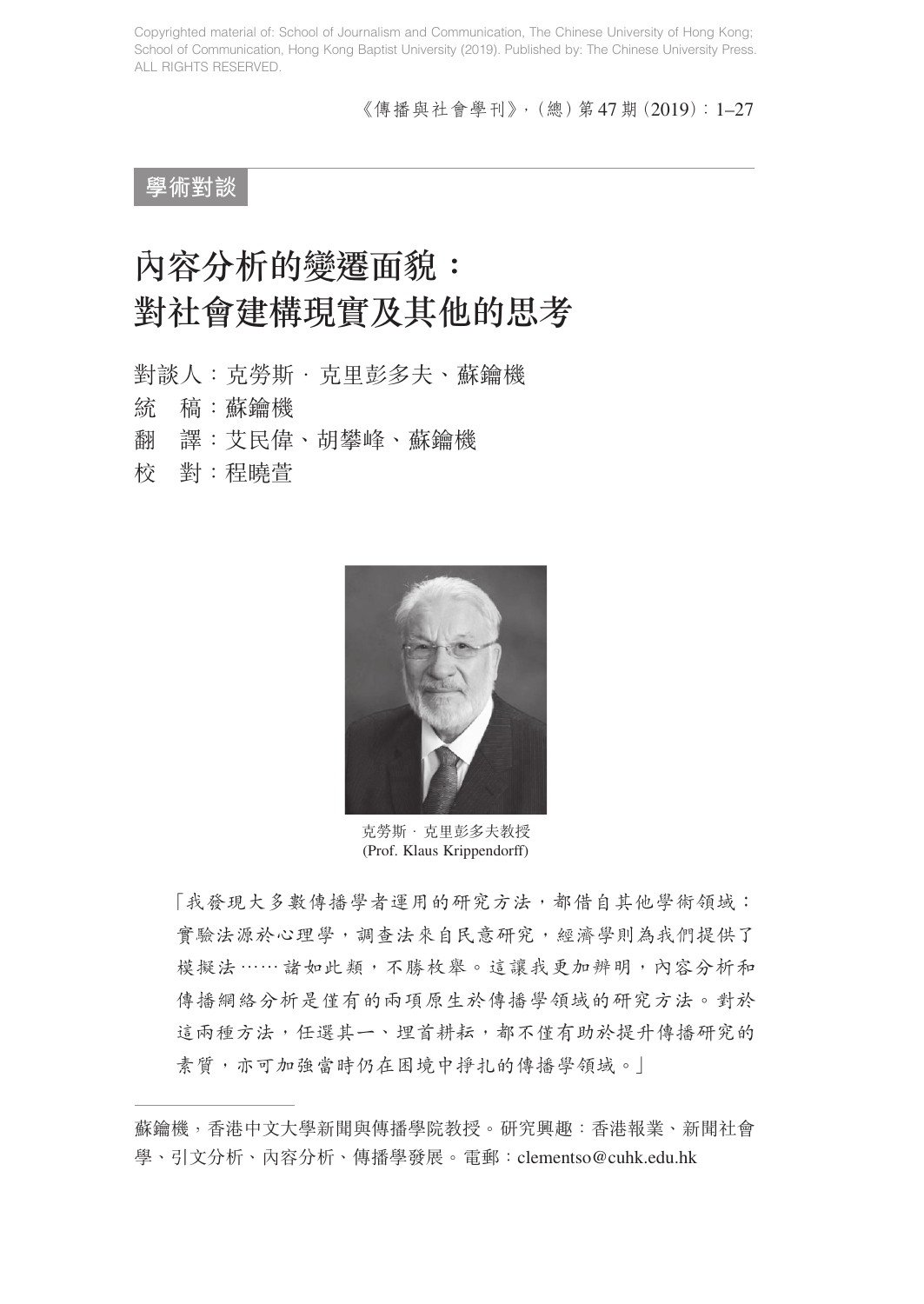*Communication & Society*, *47* (2019), 1–27

# **Dialogue**

# **The Changing Landscape of Content Analysis: Reflections on Social Construction of Reality and Beyond**

Discussants: Klaus KRIPPENDORFF, Clement Y. K. SO Editor: Clement Y. K. SO Translators: Minwei AI, Panfeng HU, Clement Y. K. SO

### **Abstract**

Prof. Klaus Krippendorff is Gregory Bateson Emeritus Professor of Communication at the Annenberg School for Communication, University of Pennsylvania. He received his PhD in communications from the University of Illinois (Urbana) in 1967. He has received numerous awards and honours over the years. To name just a few, he received a Doctor of Philosophy *honoris causa* from the Linneaus University in Kalmar/Växjö, Sweden in 2012. He is an elected Fellow of the International Communication Association (ICA) and was its president in 1984–85. He is an elected Fellow of the American Association for the Advancement of Science (AAAS) in 1982. His book *Content Analysis: An Introduction to Its Methodology* received the ICA Fellows Book Award in 2004. He has published extensively in many fields including communication, research methodology, semantics, information theory, design, cybernetics, etc. In this academic dialogue, he talks about how he first came to the U. S. from Germany and his early encounter with the method of content analysis. He elaborates on his unique approach to the methodology of content analysis, its changes in practice over the years, as well as his insights on communication scholarship. His organic involvement in and cross-pollination of many related fields listed above is also revealed.

Clement Y. K. SO (Professor). School of Journalism and Communication, The Chinese University of Hong Kong. Research interests: Hong Kong press, sociology of news, citation analysis, content analysis, development of the field of communication.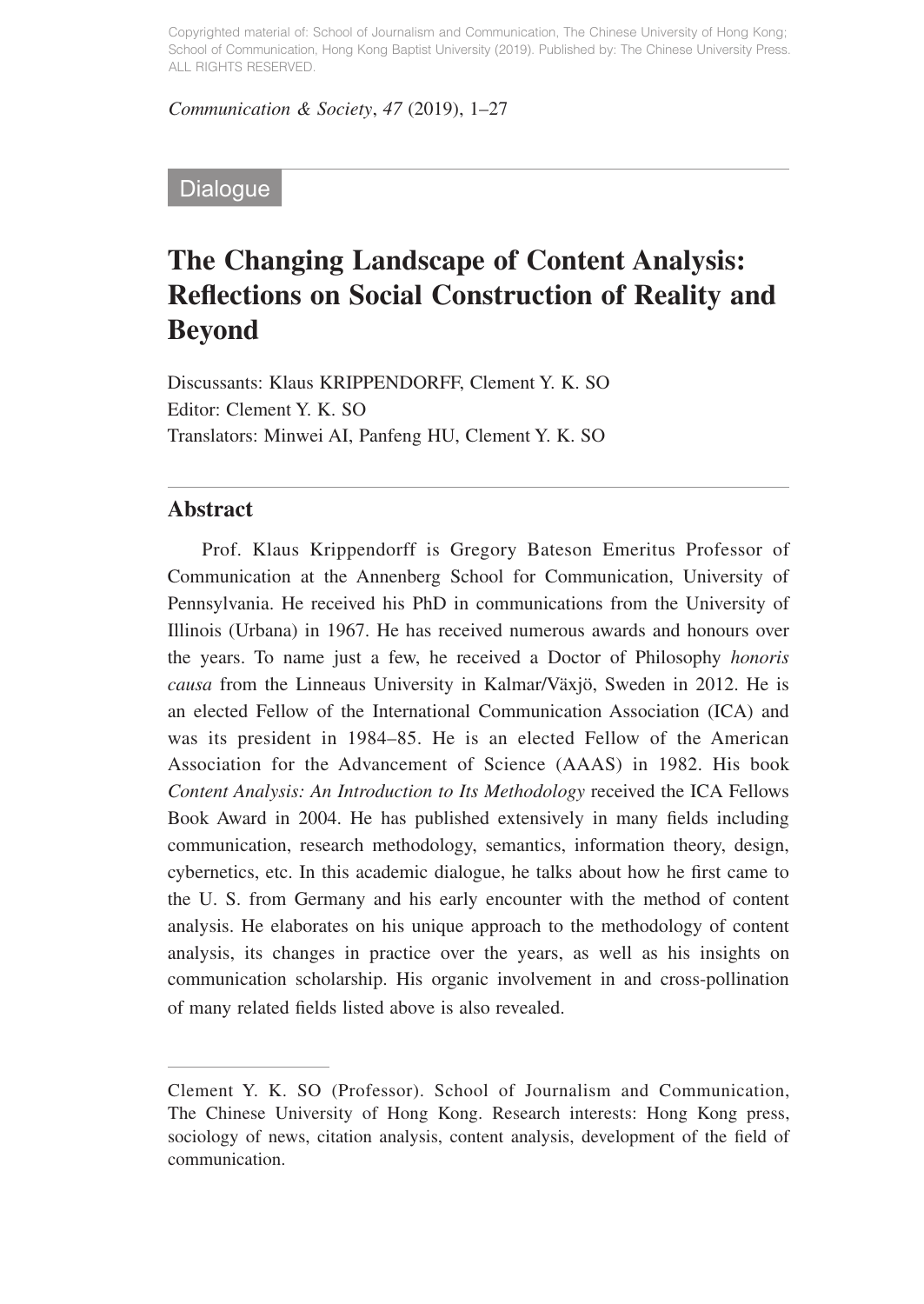### *The Changing Landscape of Content Analysis*

**Citation of this article:** So, C. Y. K. (Ed.) (2019). The changing landscape of content analysis: Reflections on social construction of reality and beyond. *Communication & Society, 47*, 1–27.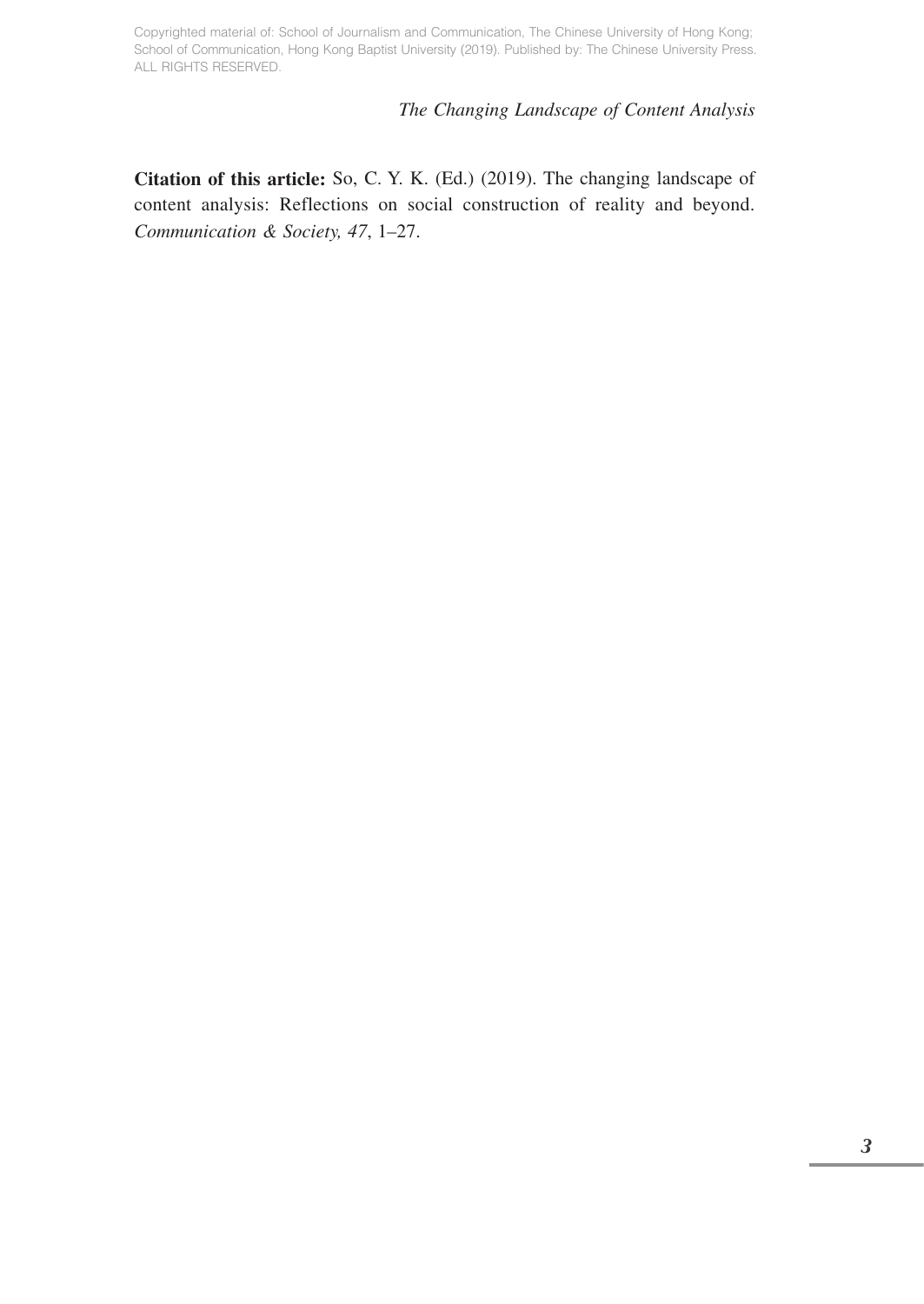《傳播與社會學刊》,(總)第47期(2019)

# 克勞斯·克里彭多夫教授簡介

克勞斯·克里彭多夫教授(Prof. Klaus Krippendorff)是賓夕法尼亞 大學安那伯格傳播學院的Gregory Bateson榮休教授。他在1967年從伊 利諾伊大學(University of Illinois, Urbana)獲得傳播學博士學位, 在過 去50年學術生涯中獲得獎項及榮譽無數:例如,他在2012年獲得瑞典 Linneaus University in Kalmar/Växjö頒發的榮譽博士學位;當選為國際 傳播學會(ICA)院士,並於1984–1985年擔任該會會長;並在1982年 獲選為 American Association for the Advancement of Science (AAAS)院 士等。他的*Content Analysis: An Introduction to Its Methodology*一書於 2004年獲ICA院士圖書獎,被譯為不同文字的版本出版;另一本著作 *The Semantic Turn: A New Foundation for Design*則同樣被譯為各種外文 版本廣泛傳閱。其研究著作橫跨不同領域,內容涉及傳播學、研究方 法、語義學、資訊理論、設計學、控制論等,研究焦點則包括社會建 構現實中的語言和對話角色、解放知識論和科技設計、內容分析和語 義學、對話理論和資訊理論、控制論等。

KK: 克勞斯· 克里彭多夫

CS:蘇鑰機

### **CS:您在德國出生,為何後來去了美國?**

KK:這有很多原因。首先,在1920年代,我的父母曾在美國待過幾 年。父親因參加一個德國和美國合作的學術項目而去了美國,母 親則出於好奇,去了新大陸。他們在尼亞加拉瀑布訂婚。我是聽 著他們的旅行故事長大的,所以在我還搞不清楚那些旅遊勝地的 具體方位時,就已經知道它們的風情地貌。

驅動我來美國的主要因素,則是在1954到1961年間,我在一 所前衛的德國大學 (the Hochschule fur Gestaltung in Ulm, 於1968 年關閉)學設計。在那裡我接觸到許多新奇的理念,諸如信息論、 系統論、控制論、傳播理論、博弈論、計劃及運籌研究等等,而 這些理念都誕生於美國。社會認知研究也讓我著迷,引導我去思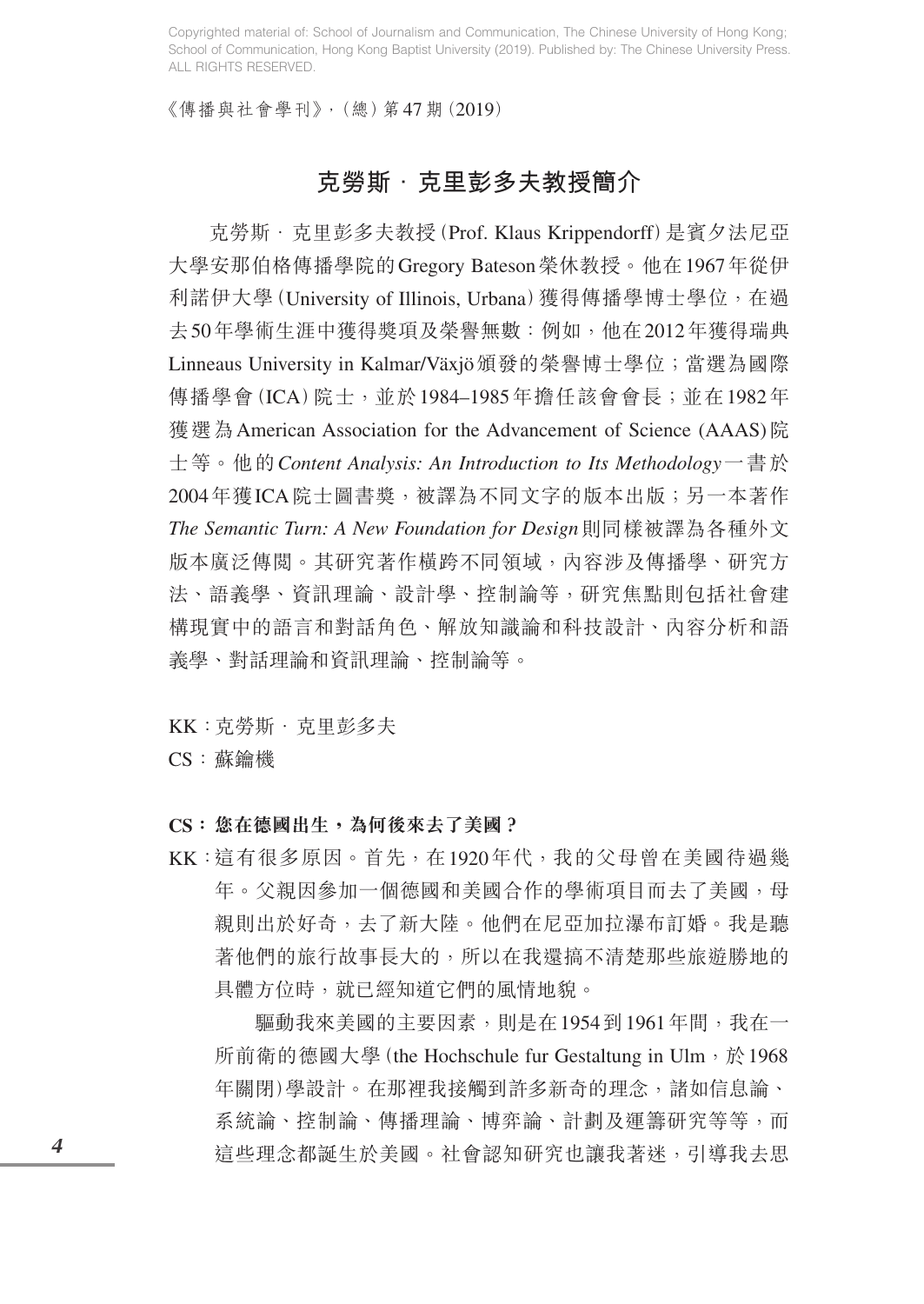內容分析的變遷面貌:對社會建構現實及其他的思考

考究竟我們是看到世界真正的本貌,還是看到我們自己建構的歷 史。其後我申請到了富布賴特(Fulbright)獎學金,去了普林斯頓 大學。

- **CS:但您是在伊利諾伊大學修讀傳播學的,這是怎麼回事呢?**
- KK:普林斯頓大學是承辦我獲得獎學金的機構所作出的選擇,而我想 了解的理念卻跟他們的想法格格不入。當時普林斯頓大學的心理 學系專門研究老鼠心理學。《普林斯頓人報》(*Daily Princetonian*) 曾刊登一篇關於我的報道,並配了我站在老鼠籠前的照片,我就 知道必須要逃離該地。1961年的聖誕假期,帶著一位同情我的學 者寫的推薦信,我驅車前往哈佛大學、麻省理工學院、密歇根大 學、密歇根州立大學和伊利諾伊大學厄巴納校區,去拜訪那些知 名的教授。其中,伊利諾伊大學傳播研究所的開放性和跨學科特 質最吸引我。
- **CS:在伊利諾伊大學,您修讀了哪些科目?它們如何影響到您後來的學術 道路?**
- KK:除了大眾傳播、人際傳播、技術傳播等常規科目外,我還選修了 文化人類學、語言學、社會學、社會心理學和研究方法的課程。 但對我影響最大的是阿什比(Ross Ashby)所教授的為期一年的控 制論。很多傳播概念在當年甚至現在都是偏向線性的,著眼於由 信息生產,到傳遞,再到產生效果。控制論使我認識到,反饋令 傳播在很大程度上成為一種循環現象,會對相關人士產生穩定或 不同形態發展的後果。它的系統概念鼓勵我拓展更廣闊的視角, 加上我的設計學訓練,促使我強烈地批判傳播學的一些理念—— 因為它們強化了現狀,並將研究者束縛在既定框架中。

 舉例來說,我發表的第一份作品是一篇獲獎的論文,當中批 評了拉斯韋爾(Harold Lasswell, 1948, p. 117)當時被廣泛接受的對 傳播研究領域的定義:「誰」(who)、「說」(says)了「什麼」(what)、 通過什麼「渠道」(channel)、給「誰」(whom)以及帶來何種「效果」 (effect)。我認為這個想法不僅把傳播學限制為一個線性概念,只 會給那些對操縱感興趣或害怕被操縱的人有參考價值,而且還把 整個領域分割了:將「誰」作為傳播者的研究,「什麼」是傳播內容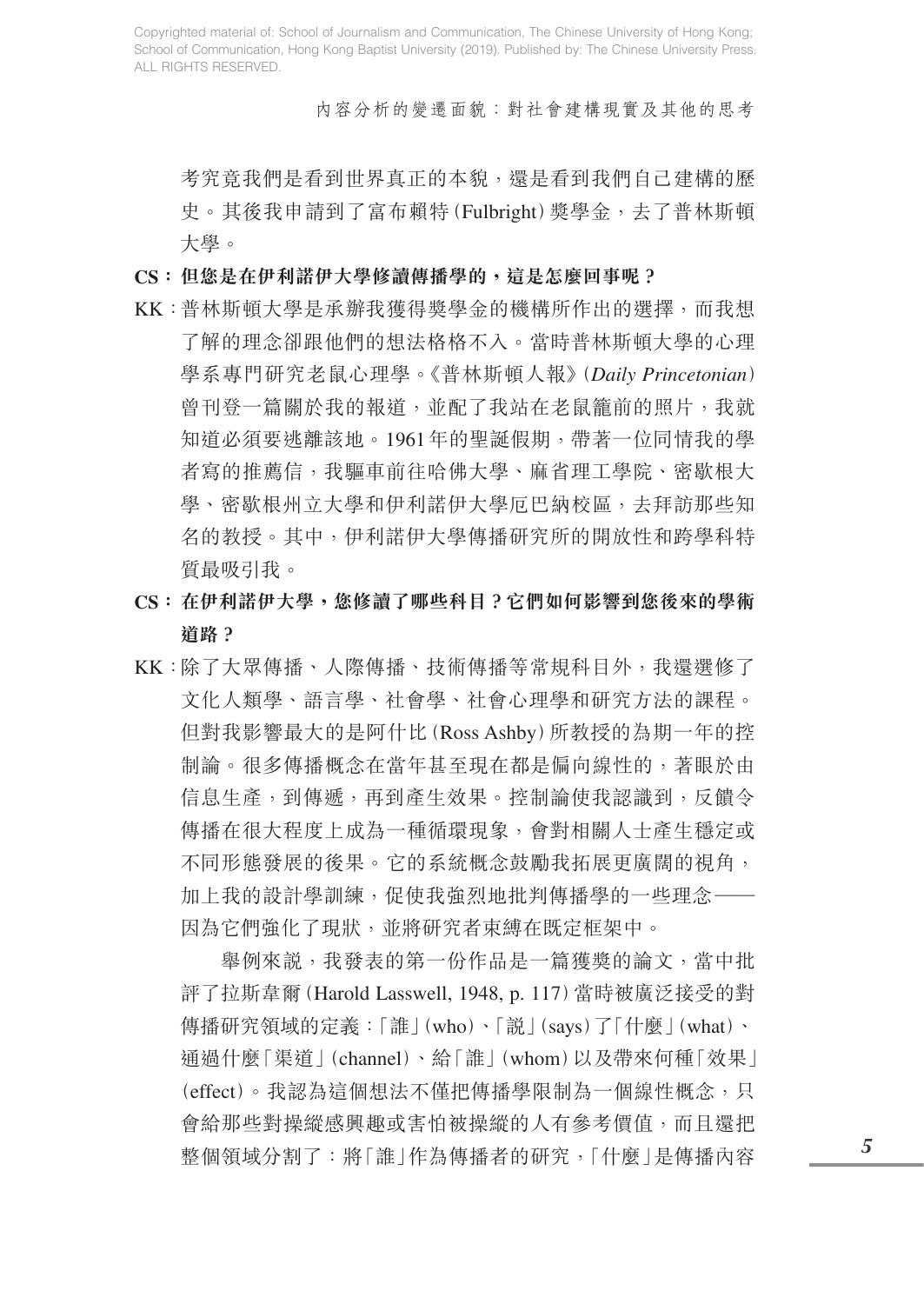《傳播與社會學刊》,(總)第47期(2019)

的分析,「渠道」是傳播路徑,(給)「誰」是受眾研究,而「效果」 是接收和影響研究。我認為這種劃分使我們無法理解傳播在社會 中的作用,只會令我們的學問有利於那些操縱社會的既得利益者。

- **CS:您的博士論文是關於內容分析方法的研究,寫成於1960年代。它也 是最早一批關乎內容分析的系統化研究。您是如何對這種方法產生 興趣的?**
- KK:當時我作為研究助理,參與了幾個項目,涉及訪談編碼(coding)和大 眾媒體的內容分析。我廣泛閱讀了相關的研究論文,對內容分析的 學術素質感到失望。首當其衝便是貝勒森和拉紮斯菲爾德(Berelson & Lazarsfeld, 1948)的研究。我發現大多數傳播學者運用的研究方 法,都借自其他學術領域:實驗法源於心理學,調查法來自民意研 究,經濟學則為我們提供了模擬法……諸如此類,不勝枚舉。這讓 我更加辨明,內容分析和傳播網絡分析是僅有的兩項原生於傳播學領 域的研究方法。對於這兩種方法,任選其一、埋首耕耘,都不僅有 助於提升傳播研究的素質,亦可加強當時仍在困境中掙扎的傳播學領 域。我之所以選擇內容分析,部分原因是我修讀過語言學和文化人 類學科目,這賦予我一些其他傳播研究者沒有的視角。英語是我的 第二語言,或許也促使我作出這樣的決定——學習另一種語言總能 給你多開一扇窗。

 回想起來,還有另一個可能更深層次的原因。我曾是一名設計 師。設計師制定行動計劃,期望可以改善一些事情。當時我本可以 針對當時的問題做一個實證研究,但我更感興趣的是去做一些對傳播 學術有貢獻的事。因此我的博士論文對內容分析方法提出了改進。

 在我確定了論文的方向後,對信息控制論的認識幫了我很多。 大多數學者不太了解的是,研究是基於學術興趣去觀察非結構化的現 象,從而處理相關的信息。以內容分析作閱讀文本為例,是用現存 的分析技術來處理經編碼的數據(coded data),從一個抽象級別到另 一個級別,直到研究者能夠回答他自己提出的問題。我所理解的內 容分析就是這樣一個過程,所以說我的博士論文是探討方法論的。

**CS:學者們從不同的角度看內容分析,發展出不同的方向。您對內容分 析方法的取向和其他學者的有何不同?**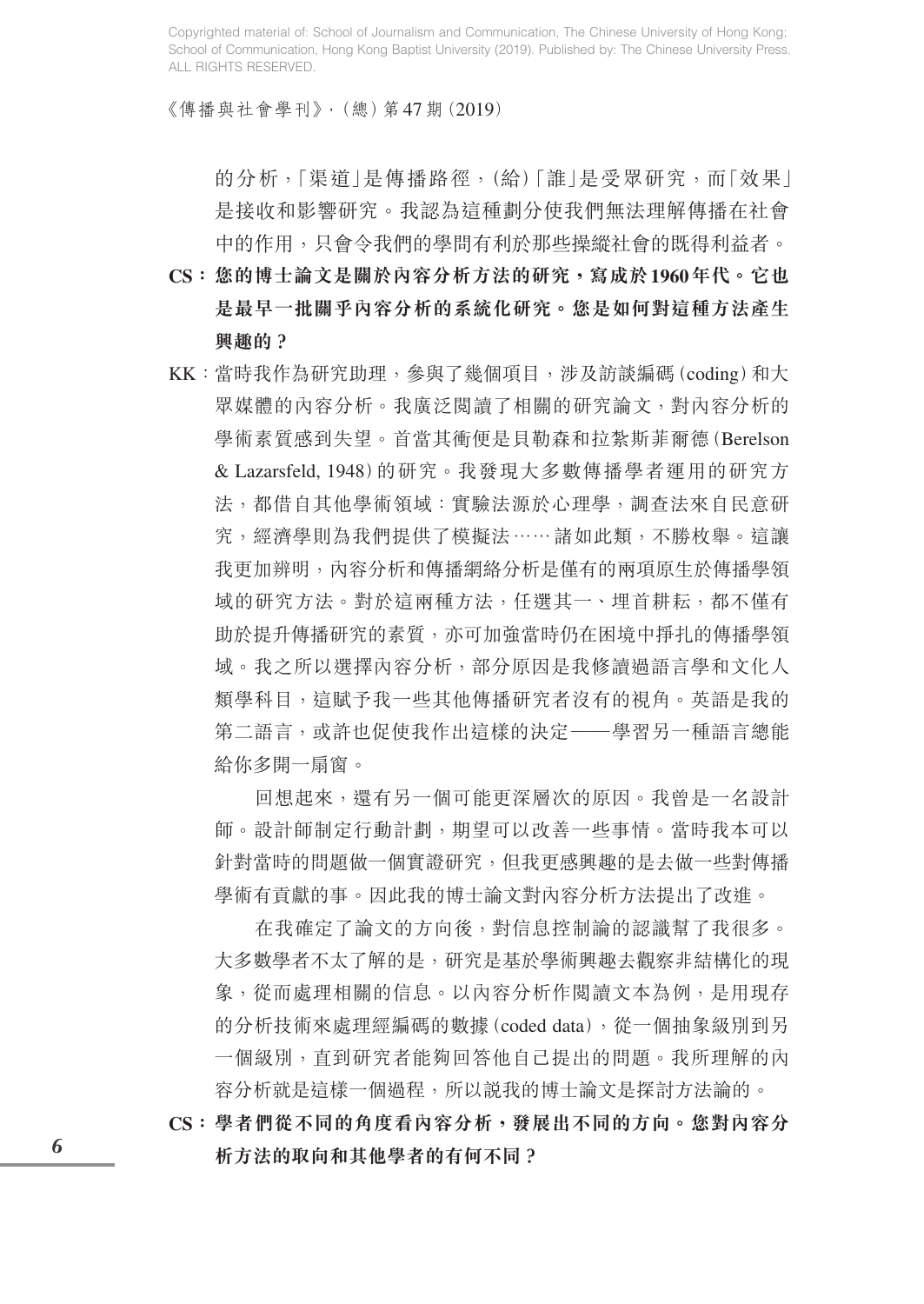內容分析的變遷面貌:對社會建構現實及其他的思考

- KK:重新審視內容分析者實踐的概念,令我明白到閱讀、使用和生產 文本(text)在日常生活中的意義,也意識到內容分析者使用的視 角,可以不同於那些生活在文本中的人所用的視角。和文化人類 學及民族誌的接觸,讓我質疑那些認為文本只是「容納」(contain) 一種意義的內容分析者。當我們在談及傳播,並著眼「內容」作為 這種方法的名字時,我發覺這些想法是源於使用了常用但有誤導 性的內容隱喻(content metaphor)。將文本設想為把作者的意思傳 遞給讀者的容器,導致一種簡單化及在認識論上有問題的取向。 它剝奪了讀者自己對文本作解讀的能力。有些人說我的《內容分 析》書中的第二章最難懂,這章揭穿了內容隱喻的使用,並且建 立了這樣的認知:意義是在閱讀文本過程中出現的。
- **CS:是的,我還記得在1980年代上您的內容分析課時,也覺得這一章不 容易明白,但在概念上就很有啟發性。**
- KK:對,這就是了。那您可能還記得我的論據:內容分析者不能忽略 自己的讀者角色,更不能否認讀者理解文字訊息的創造能力。畢 竟所有社會科學家都是語言社群的成員,很多時候是這個社群給 予他們識讀能力,但其能力不一定優於別人。這使我的內容分析 取向,有了一個文化上可辯解及「以人為本」的認識論基礎。

 當然,有學者堅持意義的客觀性,並把內容作為一個實體, 而我就更願意著眼於可重複性和有效性(validatability)。有傳播學 者堅持區分質化內容分析和量化內容分析。在我看來,所有內容 分析開始時都是質化的。當分析文本數量超過一個學者的處理能 力時,量化才變得重要。在這時,研究項目需要建立某種正式的 合作方法,及採取素質控制的標準。此階段就需要一個大家都認 同的方法。計算(computational)內容分析者是極端量化的例子。 電腦輔助工具通常將文本的複雜性變為簡單的計算方式,他們希 望可以繞過人的語文識讀能力,好像文字聯繫、情感和詞雲(word cloud)就是所有需要關注的東西。除統計分析外,他們還遺漏了 很多可以推論到的其他訊息和意義。

 分析構想(analytical constructs)組成的概念就回應了這個簡單 的道理。它將研究者和他們感興趣的抽樣文本聯繫起來。涌渦狺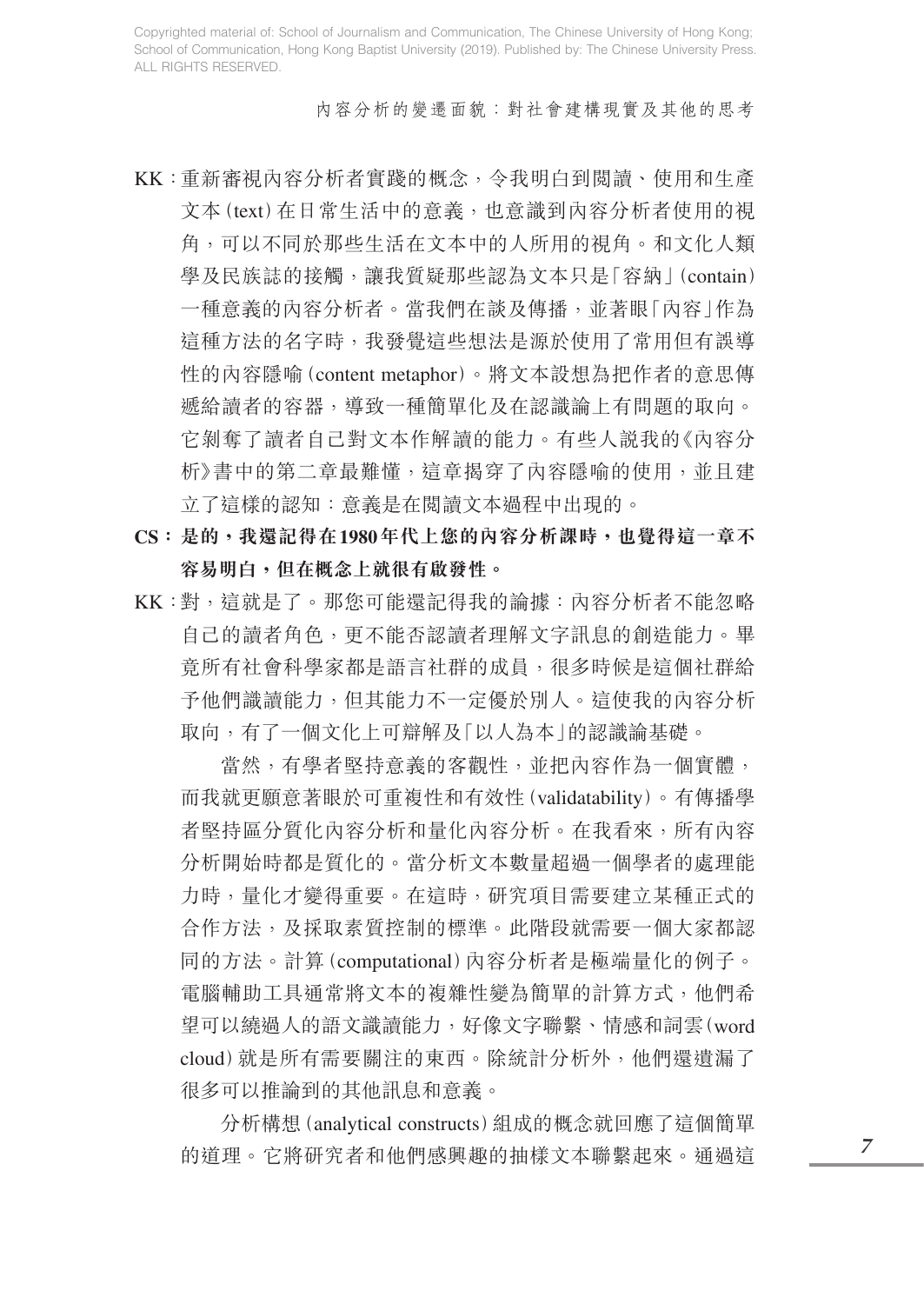《傳播與社會學刊》,(總)第47期(2019)

個聯繫的實證概括(empirical generalization),或可引伸出分析構 想概念。這些概念支持了內容分析者從文本內容推論到在文本中 相關人士所感受到的意義。對我來說,內容分析不應僅是滿足分 析者原先的想法,而是要經由被分析文本在社會現實中扮演的角 色來鑑定。

 我把內容分析當作一個相當靈活的工具箱,可以因應分析文本 所處的脈絡做出具體的推論。這些推論的範圍,可以從個別作者如 何建構自己的現實,到揭示人們或未有意識到的大型文化事件。

 至於您所提到的內容分析的其它方法,我不妨在此列舉一 些,雖然它們的提出者可能不太願意被稱為內容分析者,但大家 的關注點卻非常相近:話語分析(我正在編輯一本相關主題的 書)、會話分析、修辭學、社會建構分析(我在這方面也做了很多 工作)、民族誌,還有基於文件檔案的歷史研究。內容分析者其實 可以向它們借鑒。

- **CS:內容分析是傳播學研究的一種重要方法,多年來發展迅速。在過去 數十年,進行內容分析有何主要變化?**
- KK:最早期的內容分析主要是個別學者來進行。二次大戰期間,政府 機構研究敵方的宣傳。廣播和報紙的內容增加了很多,需要大量 的分析員來處理具體問題,研究機構也要收集文本並回答對局勢 有影響的問題。我開始研究時,內容分析是由學者隊伍和編碼員 進行的,主要涉及新聞報道、電視節目、訪談、書籍和法律文 本。從那時起,人們就開發了很多電腦輔助設施,各地湧現出提 供分析文本的數據庫。在研究項目中可被分析的文本單元數量, 增長速度之快,令人難以想像。1970年代,互聯網開始出現。搜 尋引擎為內容分析者提供了大量文件檔案,但也令處理文檔的需 求大增。
- **CS:自1980年代以來,您的著作《內容分析:方法學入門》(***Content Analysis: An Introduction to Its Methodology***)已出了四版。您能告訴我們,在更新 這本書時有何具體想法?**
- KK:我教內容分析的課,並被邀請指導各種學術、法律、商業和有關 計算的內容分析項目。雖然內容分析的歷史仍在不斷進化,但我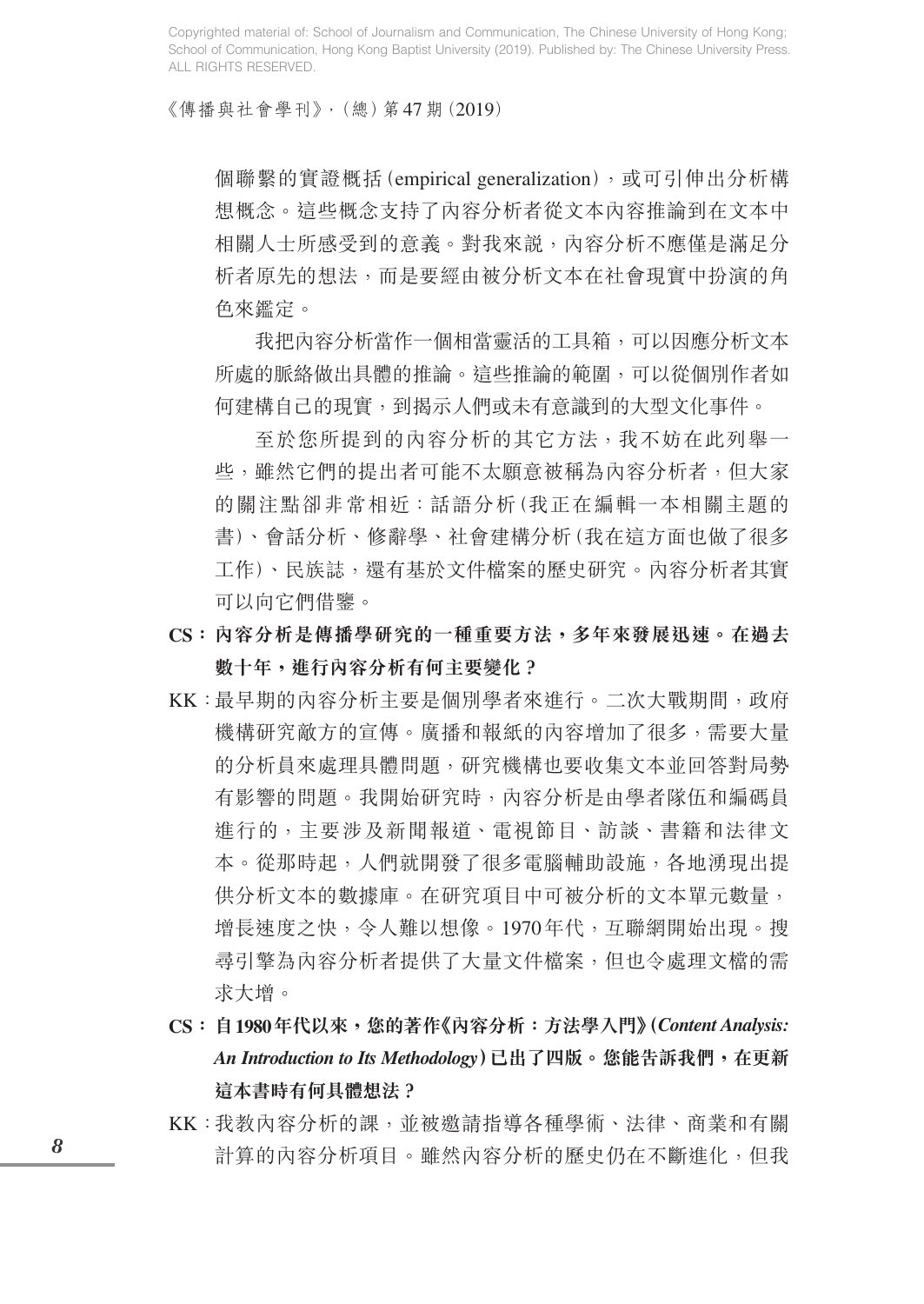內容分析的變遷面貌:對社會建構現實及其他的思考

很高興自己在第一版時開發的方法學框架經得起各種考驗。然 而,在參與過程中我知道了什麼需要更好的解釋,也認識到內容 分析者在日益依賴中介文本(mediated text)的變動世界,會面臨 很多挑戰。

 以前一些《內容分析》的讀者接觸不到實際例子。因此,我和 博克(Mary Angela Bock)編輯了《內容分析讀本》(*The Content Analysis Reader*, 2009),該書收錄了一些優秀案例,看內容分析者 如何解決經常出現的問題。我將此書作為《內容分析》的補充,推 薦給對內容分析具體方法感興趣的人。

 後來的一些版本在兩個方面有顯著的改變。第一方面是對分 析技術和電腦輔助的討論,這方面取得了頗多的進步。在1960年 代,互聯網尚未出現。到了1980年代,主要根據編碼員的實踐而 發展出一些計算技術。再到2000年代,我們使用文本挖掘法(text mining),目前經過演算(algorithm)程序發展為Webcrawlers。分 析引文網絡已有悠久的歷史,但Webcrawlers可根據幾個特定的種 子,進而在某些文本範圍內找到互相連繫的文本。通過URLs連 接的網頁、主題標籤(hastags)串聯的Twitter和Facebook訊息,網 絡文本(networked texts)的概念應運而生,將文本聯繫到一個共 同來源,互相回應及有更多可能性。網絡文本可為選舉、社會運 動和日益增長的公眾關懷提供新的視角。

 第四版談及的另一個發展是機器學習(machine learning)。在 第一版時已有研究提到此概念,現在它獲得正式名稱,意指通過 演算法讓機器取代人工進行的文本編碼。但機器替代人工識別文 本特徵的好處常被誇大。開發者稱他們的軟件能夠「從文本中抽 取內容」、「挖掘概念」和「獲取信息」,這些說法在認識論上是值 得質疑的,依靠它們之前要先對其進行批判的檢視。

 最近眾編碼(crowdcoding)成為內容分析一種分散的形式。人 工智能研究者發現,某些涉及文本解讀的判斷,很難通過程式 (program)來處理,但將這些工作分派給渴望賺些小錢的互聯網用 戶,就容易進行得多。這個過程在利用電腦有效處理大量數據 時,實質上把考量意義的工序外判了。眾編碼仍有很多發展可能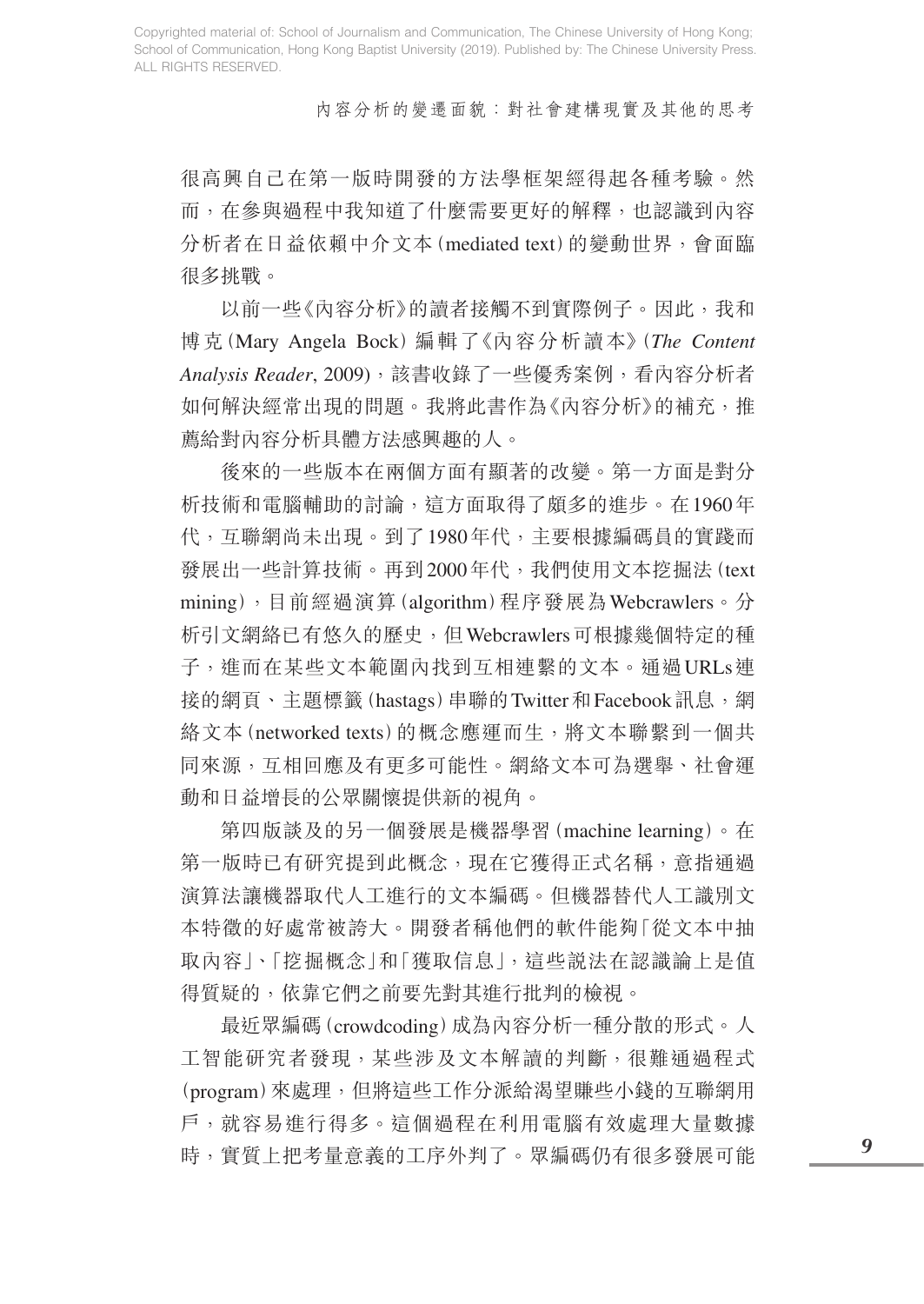《傳播與社會學刊》,(總)第47期(2019)

性,《內容分析》的第四版對如何改善它提出了一些建議,但眾編 碼確實代表了一個新方向。

 另一方面的改變,是第四版大量增加了有關信度的內容。新版 通過使用更強的系數,提升了對單位化文本(unitizing texts)的信度 測量。它能更好地評估文本挖掘能力,並為建立多值(multi-valued) 文本編碼的信度勾劃了一個方向。這些都是質化研究者共同關心的 問題,但之前因為缺少合適的計算技術而被忽視了。信度測量指標 為編碼數據的素質提供了保證,但它不應成為學術研究的瓶頸。

**CS:《內容分析》一書被翻譯為多少國家的文字?讀者有何主要的反應? 來自不同國家的反應有何異同?**

KK: 從1980年的第一版起,《內容分析》被翻譯成七種文字, 包括義大 利文、波斯文、日文、西班牙文、印尼文、匈牙利文和中文。

 我不懂這些語言,因此無法判斷這些譯本的素質,但我對第 三版的繁體中文譯本很有信心。它的譯者曾是我的學生,他後來 進一步修習文學和法律,至今已經出版了七本自己的書。除了他 本身的資歷外,他在翻譯過程中詢問了我很多問題,令我知道他 處事很認真。第四版也將會翻譯成簡體中文。

 至於您所問及的來自不同國家的反應——這些不同的翻譯版 本都有很好的反饋,而英文版跨越了頗多語言界限。當我參加國 際學術會議時,我驚喜地發現這本書被很多人知曉、引用、欣賞 和運用。不同語言區域存在截然不同的語法、隱喻和文本使用方 式,我經常詢問讀者是否遇到文化差異導致的閱讀困難,但沒有 發現什麼特別的問題。我相信這本書發展出來的方法,能令具有 創造力的傳播學者有足夠的空間,來進行他們的學術工作。

- **CS:您對信息論、控制論、設計學、語義學、詮釋學等領域都有研究。 對一個學者來說,您認為擁有多學科的研究興趣有多重要?在您看 來,學者應集中於某個學術範圍,還是要有較廣闊的關注?**
- KK:對您這個問題的簡短回答是:對的。這也是我為什麼到美國當研 究生,最後去到伊利諾伊大學。論文選題很重要。一個博士畢業 生要比任何其他人都更了解自己的論文題目。一個足夠廣博且使 眾人受益的題目,可以產生影響並鼓勵其他學者繼續對它作出貢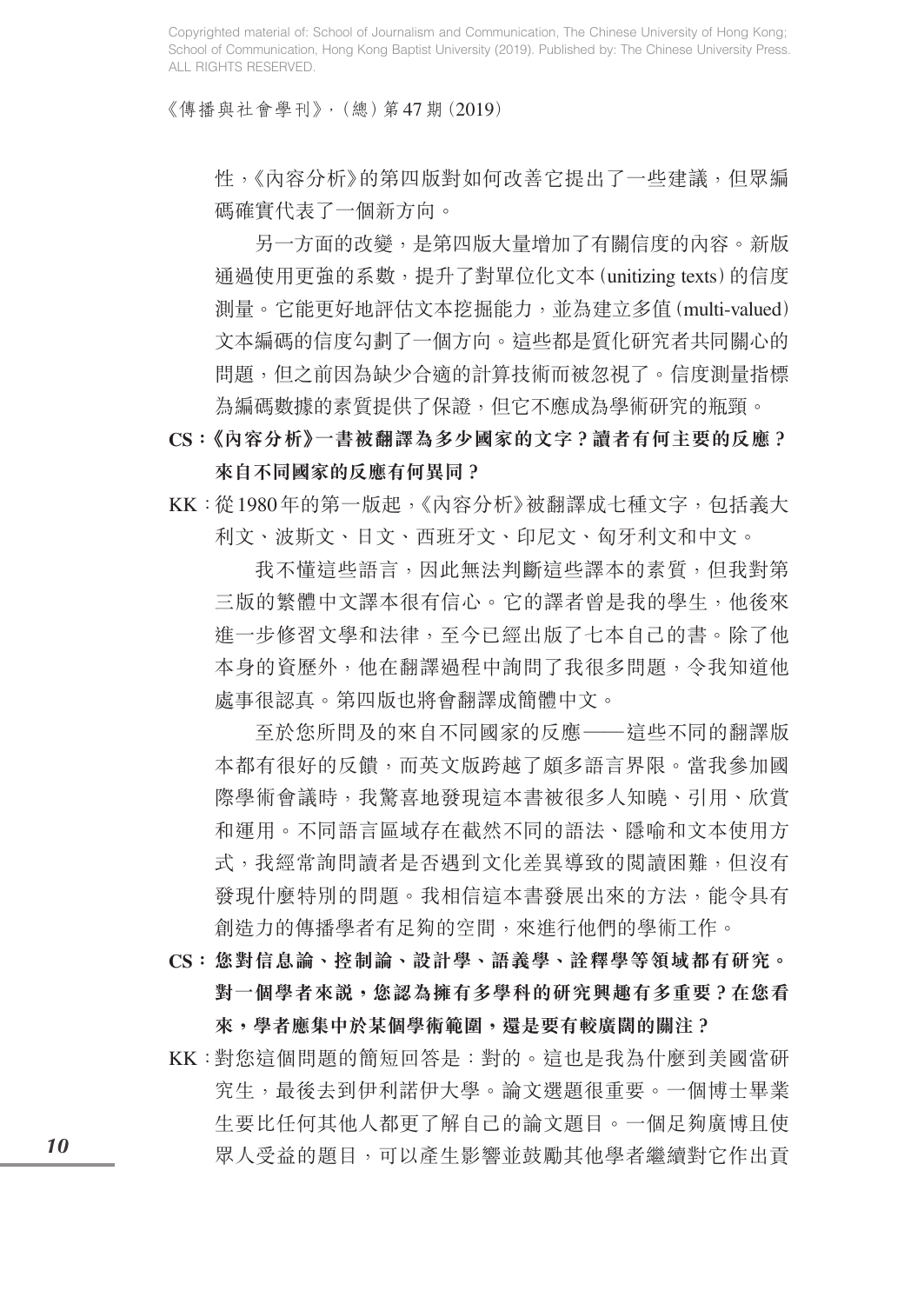內容分析的變遷面貌:對社會建構現實及其他的思考

獻。我建議所有研究生要選擇一個有未來的論文題目。然而,我 認為這些題目不會來自一個狹窄的學科窠臼。我的靈感來自於其 他學科中我熟悉的概念框架,我的研究反過來又能為這些學科添 磚加瓦。我很幸運當時能夠身處一個跨學科的博士課程,並受到 鼓勵去建立新的學科聯繫。沒有了這些新思維的刺激,對我個人 而言,我無法想像自己的學術研究,及到其他領域做研究的可能 性。之後,我和有不同視角但目標相同的人合作,開發了很多可 能性,如果是個人單打獨鬥的話就根本不可能。無論如何,每個 人要按自己的計劃進行研究,並努力走在其他人的前面。

- **CS:就您的研究興趣,可否解釋傳播學、信息學、社會構建現實(social construction of reality)、控制論、設計學、批判性學術等範疇,是如 何相互聯繫?為什麼您會選擇將這些領域結合?**
- KK:這個問題的答案足以寫一本書了,讓我對此簡要地做一個回答。 我的設計背景給了我勇氣,去看事實描述以外的東西。我將現實 (reality)視作人類干預(human interventions)行為的歷史後果,而 且它邀請我們去探索之前未曾想過的可能性。我學習傳播並非因 為對媒體感興趣,而是我認為傳播可令人們合作去干預現存的事 物。控制論給予我的概念工具,讓我看懂複雜的傳播網絡和它們 帶來的動態變化。我對語言的關注不僅是源於學習了語言學,還 因為我意識到語言的使用是能帶來變革的。我曾為設計師寫了一 本題為《語義學的轉向:設計的一個新基礎》(2006)的教科書,意 在將傳播的理念引入設計專業。這本書是成功的,因為如今有很 多設計師在決定他們設計的含義時,會重視語言的使用,並專注 於人際介面,和人們如何談論設計和其意義。

 我也將設計理念引進傳播研究,因為我意識到語言不僅描述世 界,它同時構成了世界。這引發我關注社會構建現實的議題。壓 迫、解放和創新都是通過語言來引領的。我的另一本書《有關傳 播:他者、意義和信息》(2009)收錄了幾篇文章,它們為我走向研 究社會建構奠定了基礎。我近期組織了一個主題為「對話的行動」 的會議,將一些志同道合的學者聚在一起。我們不認同一種想 法:溝通時使用的語言並無實質後果。如果每天的生活、政治和學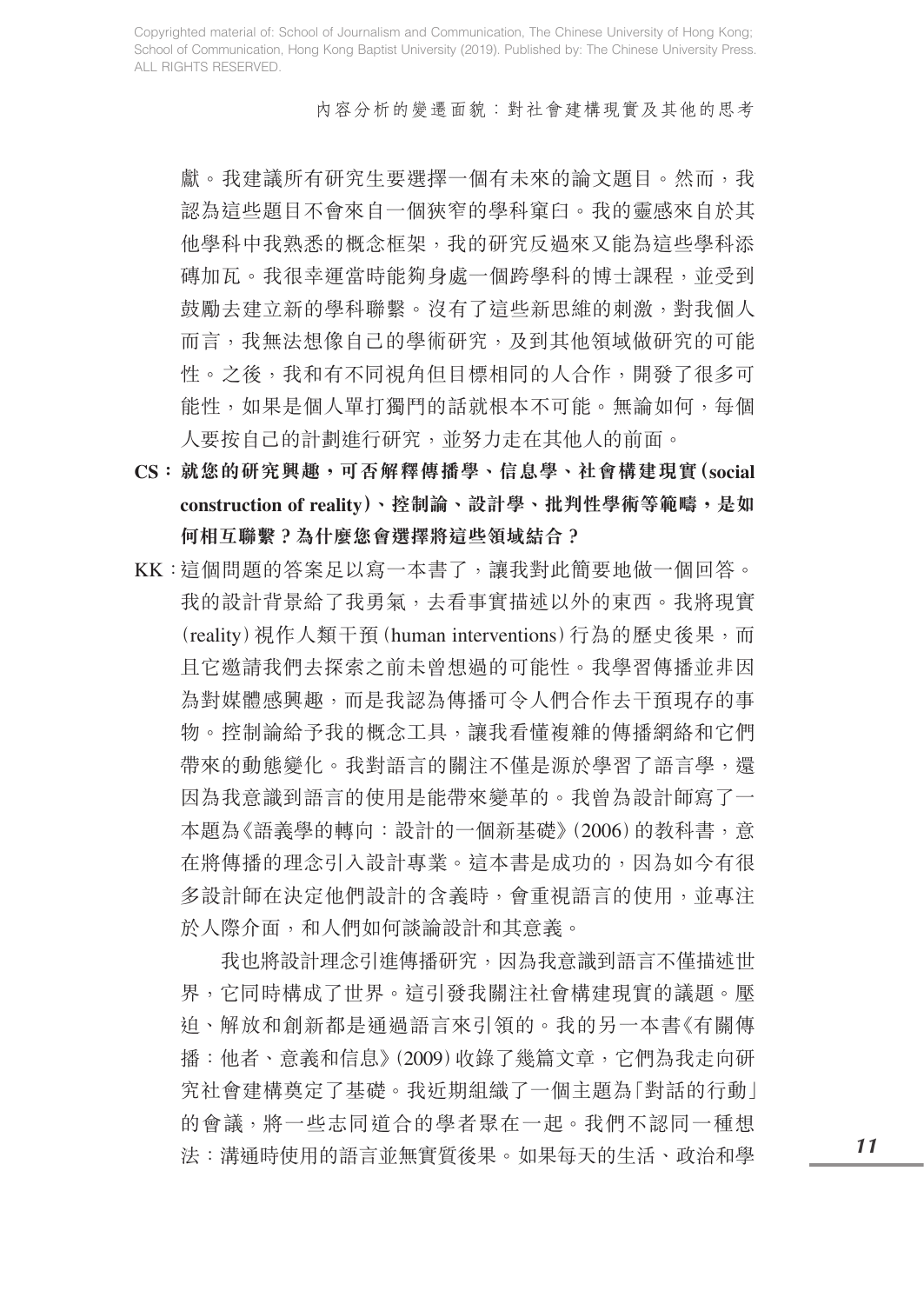《傳播與社會學刊》,(總)第47期(2019)

術洞見都是由語言建構的話,我們不該假裝學術研究成果只是報告 我們的想法。在我看來,我們不單要將事情理論化及要對學術研究 的結果負責,我們也要意識到自己在創造世界,並有責任將它變得 更好。回到關心文本的內容分析上,它不應該只關注說了或寫了的 內容,還要探討傳播、再生產和文本使用究竟實際做了什麼。

- **CS:作為一個質化研究者,並對對話分析、權力建構的知識論批評、代表 性與社會建構等領域有廣泛興趣,您為什麼會提出Krippendorff**'**s α 系數?**
- KK:您不是第一個問我這個問題的人。在我成為安那伯格傳播學院的 助理教授不久,我們受邀進行一項關於電視暴力的大型內容分析 研究。當時大眾傳媒因為在電視上展示暴力內容而頗受歡迎,美 國的公共衛生總監(The Surgeon General of the U.S.)要回應公眾的 憂慮,委托我們做這項研究,美國國會也計劃針對此問題召開聽 證會。進行電視劇的內容分析面臨困難,因為暴力從何處開始沒 有清晰的定義。很多電視劇集中都存在暴力事件,其互動的本質 令人難以區分,究竟誰是侵害者、誰是受害者。我們的編碼員因 此陷入困境,我們清楚地知道,如果所得結果不夠扎實,就不會 被別人認同。儘管Scott的π(pi)系數(1955)和Cohen的κ(kappa) 系數(1960)在我們遇到信度問題前已經存在,但我們當時並不知 曉。這可算是因禍得福。因應我們的數據,我提出了α(alpha)系 數,之後它也適用於很多其他內容分析研究。不依賴當時存在的 信度測量方法,我們避過了它們的認識論問題。我們的研究結論 經受得起媒體和傳播學者的嚴格審查。隨後我將α系數發展成一 系列的信度系數,以便應用在當時其他測量方法無法應對的情況。
- **CS:在內容分析中,信度是一個很重要的問題,而信度測量經常被誤解甚 至被一些研究者誤用。您認為主要的問題在哪裡?**
- KK:於我而言,信度是指可以依靠經編碼的數據,明確地代表研究者想了 解的現象,並提供信息來支持研究的結論。如果編碼數據能被證明 是可靠的,分析者就有充分理由繼續進行研究。數據是一種中介, 把通常沒有結構的現象與研究者想就現象提出的理念聯繫起來,我對 信度的想法也是由此而生。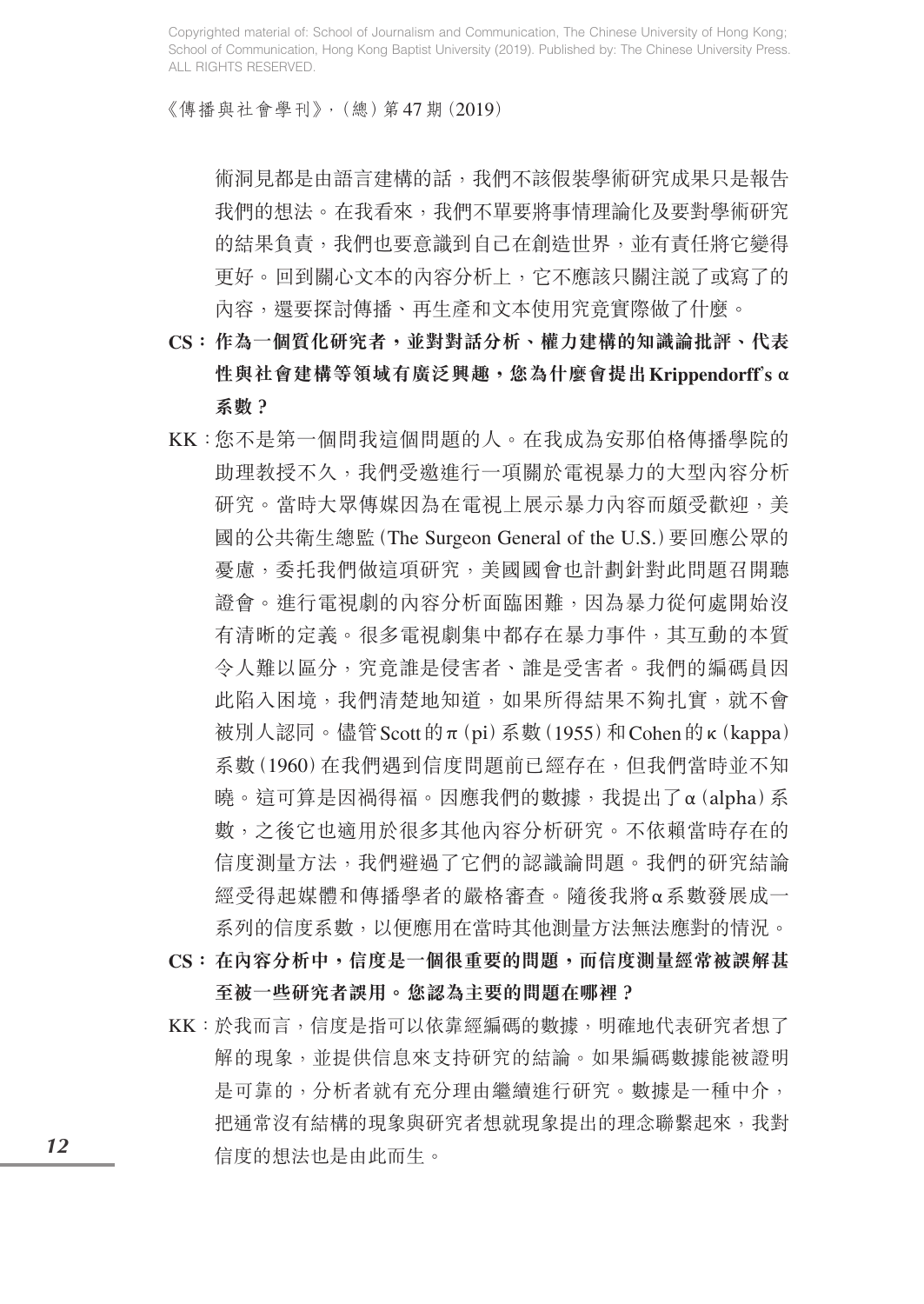內容分析的變遷面貌:對社會建構現實及其他的思考

 有些內容分析者通過同意度百分比來測量信度,這種做法可能 有誤導性。因為百分比受條目數量影響,無法說明數據能否清晰表 達研究的現象,而且只適用於兩個編碼員的情況。

 可靠的數據需要為研究者的結論提供充分的信息。在兩種極端 情形下,數據無法提供所需信息。一種情況是編碼是隨機的,另一 種是沒有變化。第一種情況就好比是電視畫面上只顯示雪花點。第 二種情況則是整個螢幕上只有一種顏色。前者就是所謂的矯正機率 的同意指數(chance-corrected agreement coefficient)為零的情況。後 者則是當測量工具失靈或編碼者沒有看到應有的分別,因而出現百分 百一致,沒有顯示任何差異。對一些研究者來説,這似乎令人費解 (Cicchetti & Feinstein, 1990; Feinstein & Cicchetti, 1990)。我無法在這 裡重述我頗長的論據(Krippendorff, 2012),只能説這些研究者混淆了 評估信度的基本目的,而他們傾向使用看來不錯的測量方法,但這些 方法可能導致他們分析了有缺陷的數據。

 一個理解錯誤的例子是Zhao、Liu及Deng(2012),他們想將信 度等同於編碼員在處理書面編碼說明時遇到的困難。編碼員面對的 困難,令編碼設計者要重新思考,同時涉及編碼員的能力或心理,但 這和數據是否有信度沒有關係。另一個誤導性的例子是Cohen(1960) 提出廣為人知的Kappa系數。它將κ值為零的情況定義為兩個編碼員 之間沒有相關性,而不是代表現象的數據之間是否有關聯。這一構 想導致的奇怪後果是,編碼員對編碼的使用達成一致意見,反而招致 懲罰,令統計結果不符合真實情況。

 Alpha系數避免了以上四種錯誤的想法。它可以讓不同數目的編 碼員來進行數據的信度測試,可應用於有序的數據,並能處理多值的 編碼,同時允許編碼員在連續的文本中自己定義分析單位。

**CS:謝謝您分享了有關內容分析這些年來的發展,以及它如何聯繫到您採 用的多學科研究取向。我希望這個對談,能讓中國讀者更深刻地認 識到您所談及的各種認識論和方法論議題,而且大家很快就可讀到 《內容分析》最新版的中文譯本。**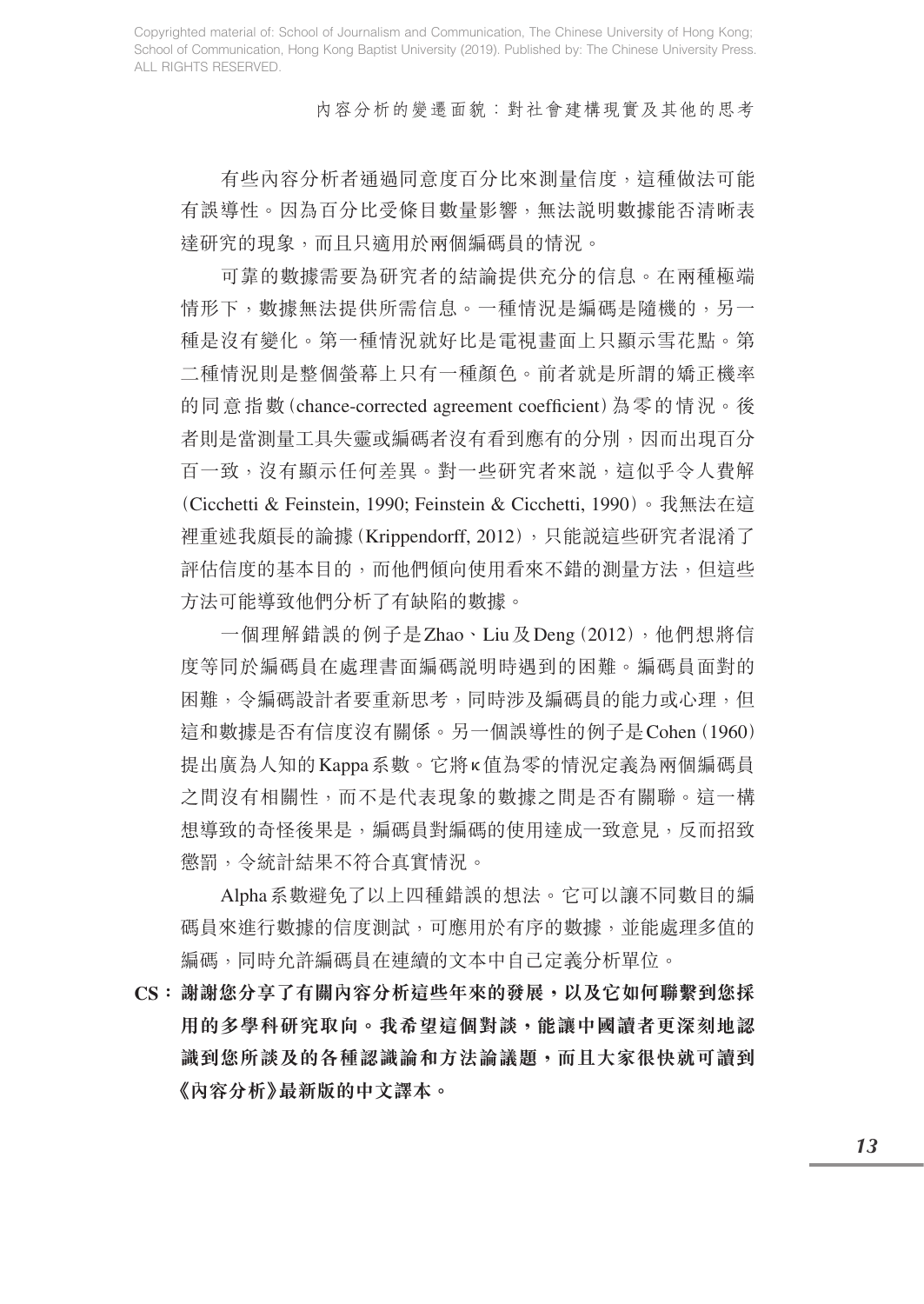《傳播與社會學刊》,(總)第47期(2019)

**參考文獻**

- Berelson, B., & Lazarsfeld, P. F. (1948). *The analysis of communication content*. Chicago: University of Chicago Press.
- Cicchetti, D. V., & Feinstein, A. R. (1990). High agreement but low kappa: II. Resolving the paradoxes. *Journal of Clinical Epidemiology, 43*(6), 551–559.
- Cohen, J. (1960). A coefficient of agreement for nominal scales. *Educational and Psychological Measurement, 20*, 37–46.
- Feinstein, A. R., & Cicchetti, D. V. (1990). High agreement but low kappa: I. The problem of two paradoxes. *Journal of Clinical Epidemiology, 43*(6), 543–549.
- Lasswell, H. D. (1948). The structure and function of communication in society. In L. Bryson (Ed.), *The communication of ideas* (pp. 37–51). New York: Institute for Religious and Social Studies.
- Scott, W. A. (1955). Reliability of content analysis: The case of nominal scale coding. *Public Opinion Quarterly, 19*, 321–325.
- Zhao, X., Liu, J. S., & Deng, K. (2012). Assumptions behind inter-coder reliability indices. In C. T. Salmon (Ed.), *Communication yearbook 36* (pp. 419–480). New York: Routledge.

# 克勞斯 · 克里彭多夫教授著作選

- Krippendorff, K. (1993). Major metaphors of communication and some constructivist reflections on their use. *Cybernetics & Human Knowing, 2*(1), 3–25. Retrieved from http://repository.upenn.edu/asc\_papers/84.
- Krippendorff, K. (2006). *The semantic turn: A new foundation for design.* Boca Raton, London, New York: Taylor & Francis CRC.
- Krippendorff, K. (2009). *On communicating: Otherness, meaning, and information* (F. Bermejo, Ed.). New York: Routledge.
- Krippendorff, K. (2014). Chinese translation of *Content analysis: An introduction to its methodology* (3rd ed.) (T. Cho, Trans.). Taipei, Taiwan: Wunan Publishing Co.
- Krippendorff, K. (2017). Chinese translation of *The semantic turn: A new foundation for design* (F. Hu, Trans.). Beijing: China Architecture & Building Press.
- Krippendorff, K. (2018). *Content analysis: An introduction to its methodology* (4th ed.). Thousand Oaks, CA: Sage.
- Krippendorff, K., & Bock, M. A. (2009). *The content analysis reader*. Thousand Oaks, CA: Sage.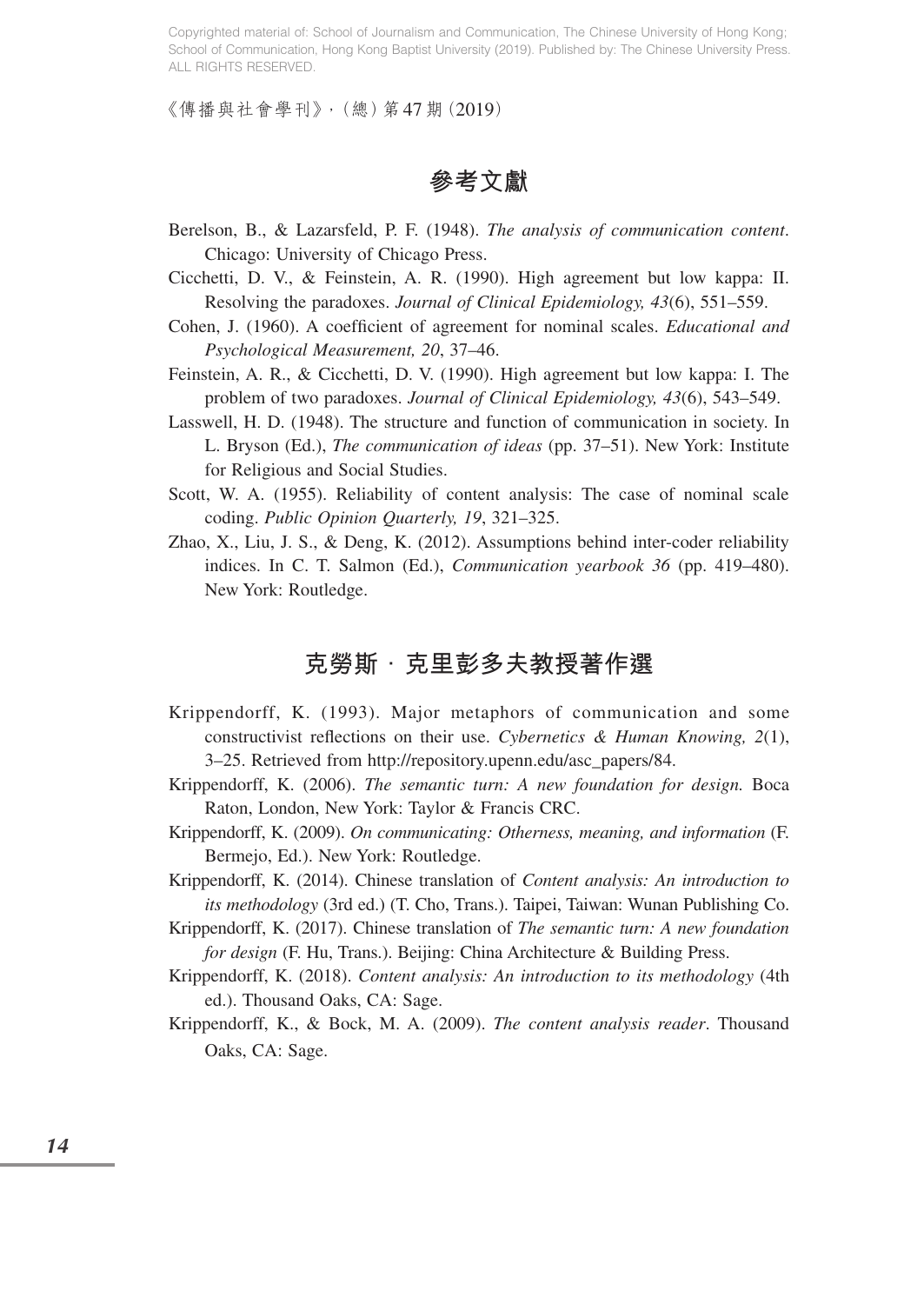內容分析的變遷面貌:對社會建構現實及其他的思考

# **本文引用格式**

蘇鑰機(編)(2019)。〈內容分析的變遷面貌:對社會建構現實及其他的思 考〉。《傳播與社會學刊》,第47期,頁1–27。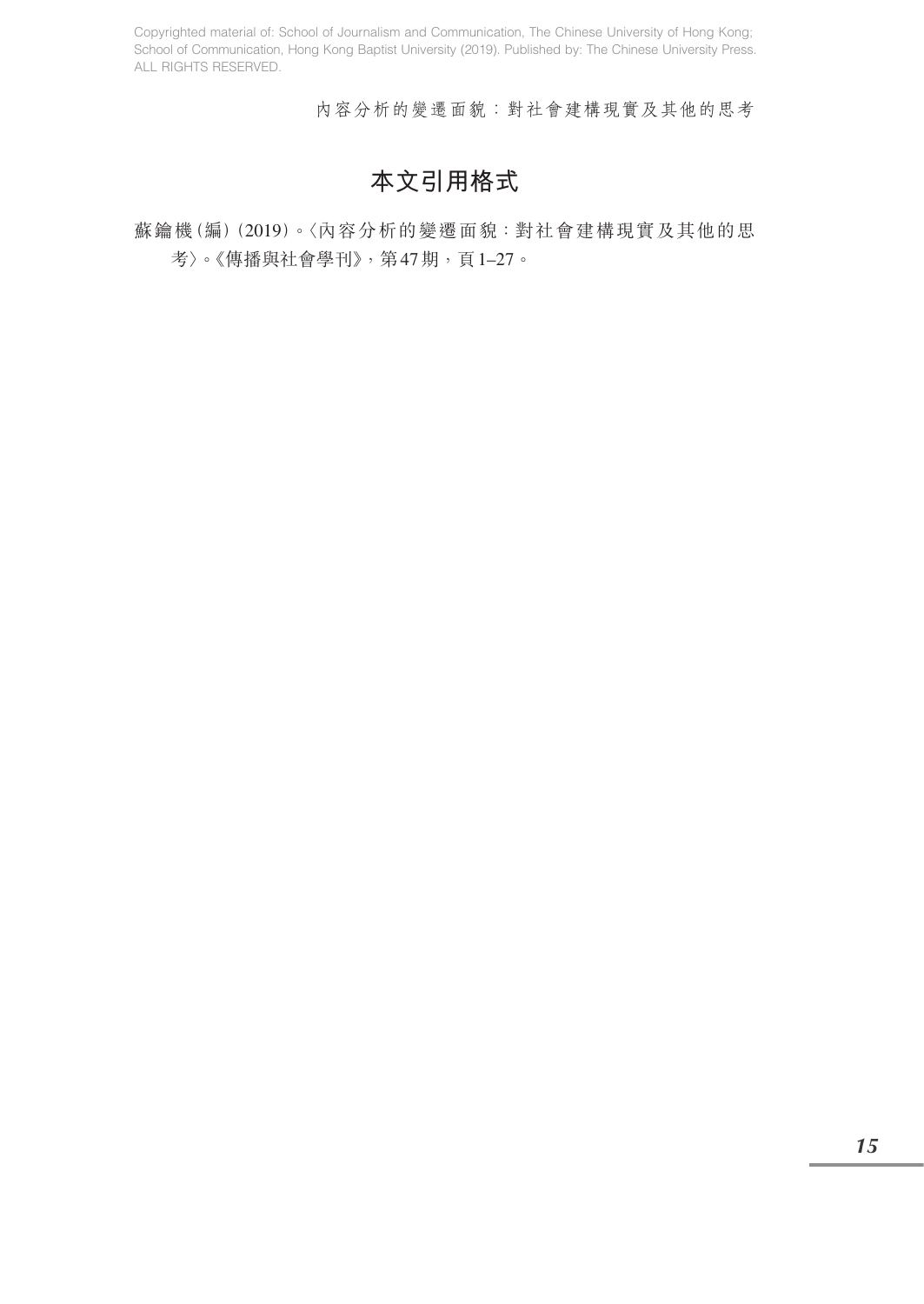### *Communication & Society*, *47* (2019)

### Academic Dialogue with **Klaus Krippendorff**

# **The Changing Landscape of Content Analysis: Reflections on Social Construction of Reality and Beyond**

KK: Klaus KRIPPENDORFF

CS: Clement Y. K. SO

- **CS: You were born in Germany. What brought you to the United States?**
- KK: There are many reasons. To start, in the 1920s, my parents spent several years in the U.S., my father through a German-American Academic program, and my mother curious to see the world. They got engaged at the Niagara Falls. I grew up with the stories of their adventures. I knew the most important tourist sights before I had a clue of where they were.

 The most important impetus to come to the U.S. came from studying design between 1954 and 1961 at an avant-garde university (the Hochschule für Gestaltung in Ulm, Germany, closed in 1968). It exposed me to then amazing new ideas: information theory, systems theory, cybernetics, communication theory, game theory, planning, and operations research, all were born in the U.S. I was fascinated also by research in social perception which taught me to question whether we could see the way the world really is or whether we see our history of being in it. A Fulbright Travel Grant brought me to Princeton University.

## **CS: But you studied communication at the University of Illinois. How did this happen?**

KK: Princeton University was the choice made by the agency that handled my fellowship. The ideas I wanted to pursue probably made me an administrative oddball. Meanwhile, Princeton's psychology department had become focused on rat psychology. After the *Daily Princetonian* published an article about me, picturing me in front of rat cages, I knew I had to escape. During the 1961 Christmas break, with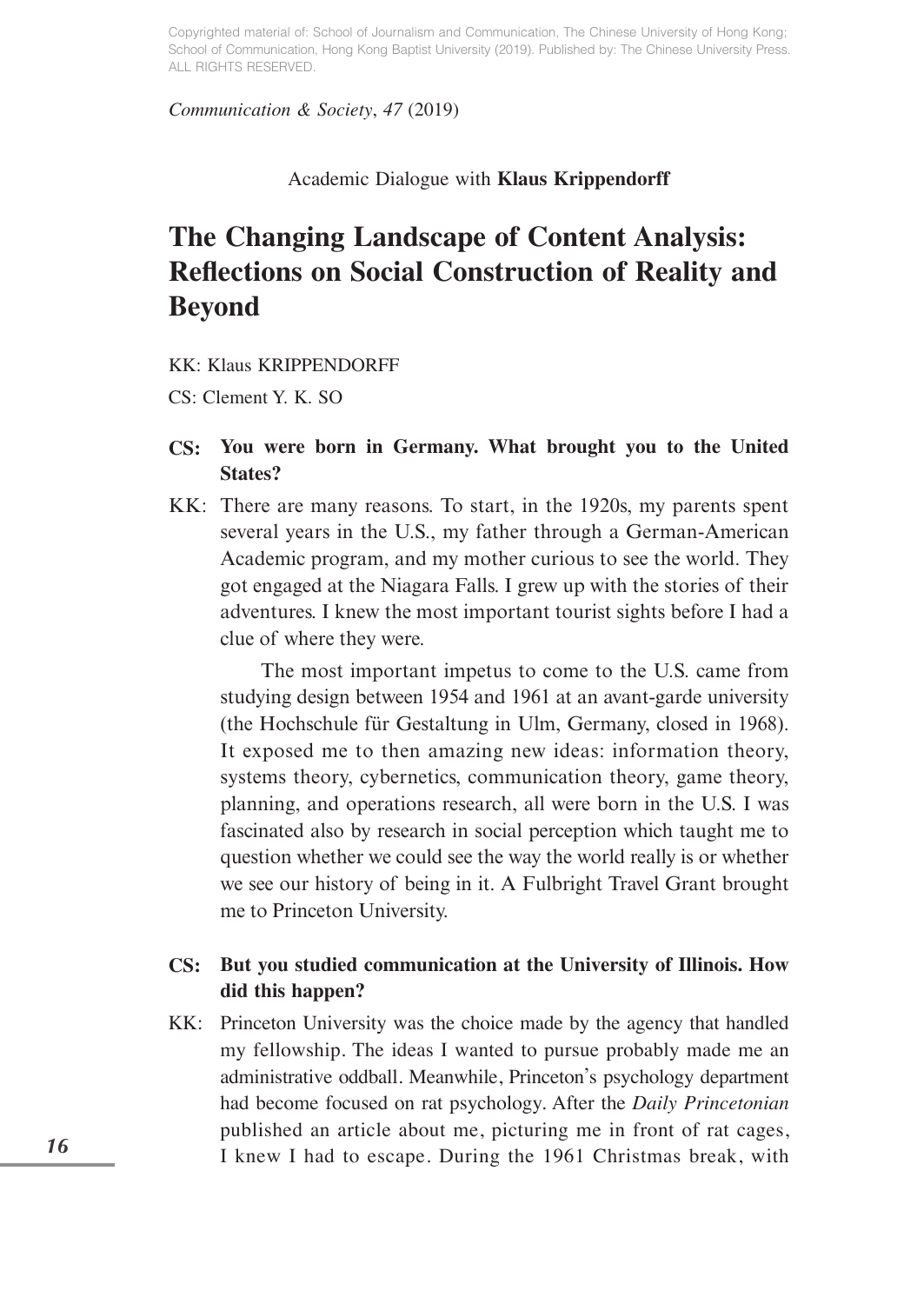### *The Changing Landscape of Content Analysis*

recommendations from a sympathetic scholar, I drove to see prominent professors at Harvard, MIT, the University of Michigan, Michigan State University, and the University of Illinois in Urbana. The openness and interdisciplinarity of the Institute for Communication Research at the University of Illinois attracted me most.

## **CS: And what subjects did you study and how did they influence your later academic career?**

KK: Besides standard topics of communication research—mass-, interpersonal-, and technological—I took courses in cultural anthropology, linguistics, sociology, social psychology, and research methods. But what influenced me most was a one-year course in cybernetics, taught by Ross Ashby. Most communication conceptions at that time and still today are largely linear, proceeding from producing messages to their dissemination and having effects. Cybernetics nudged me to recognize that feedback made communication a largely circular phenomenon with stabilizing or morphogenetic consequences for those involved. Its systems conceptions encouraged me to develop larger perspectives and the designer in me turned critically against communication conceptions that promoted the status quo and boxed researchers into established frameworks.

 For example, my first publication was an award winning paper critical of Harold Lasswell's (1948, p. 117) then widely accepted definition of the field of communication research as answering five questions: "who" says "what" in which "channel" to "whom" with what "effect." I thought this conception confined communication scholarship not only to a linear conception, one that provided insights only to those interested in manipulations or afraid of it, but also compartmentalized the field. He wanted "who" to be the study of communicators, "what" to be content analysis, "channel" to look at communication media, "whom" to be audience research, and "effect" to be reception and influence research. This compartmentalization, I argued, prevents us from understanding what communication does in society and delivers our scholarship to vested interests in manipulations.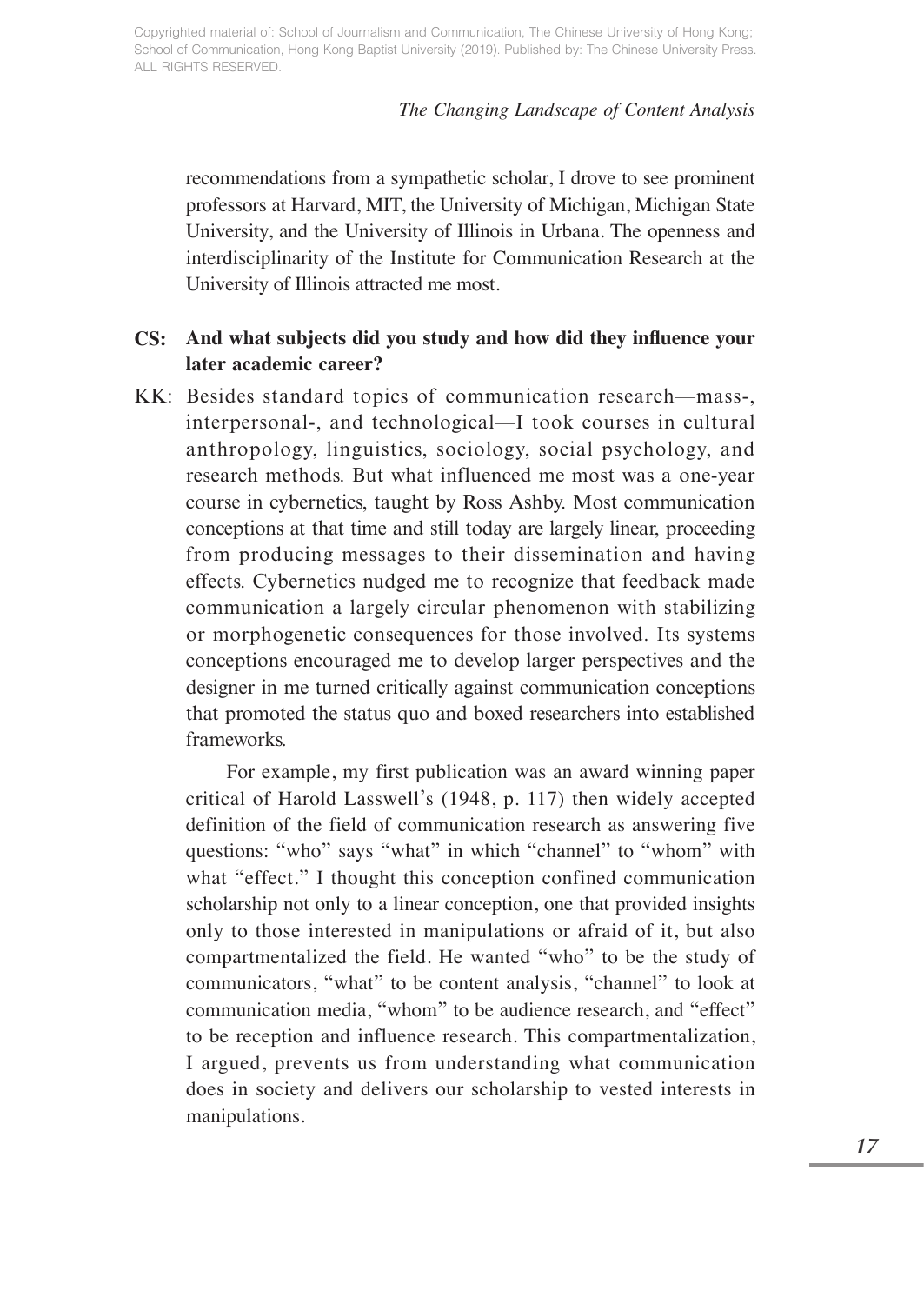### *Communication & Society*, *47* (2019)

- **CS: Your dissertation research done in the 1960s was about content analysis. It was among the earliest systematic studies of this methodology. How did you become interested in this analytical method?**
- KK: As a research assistant I worked on several projects that involved the coding of interviews and mass media matters. I read up on what I was doing and was disappointed about the quality of scholarship in content analysis. Berelson and Lasarsfeld's (1948) were first. I realized that most of the methods that communication researchers were using were adopted from other disciplines: experiments from psychology, surveys from public opinion research, simulations from economics, etc. It became clear to me that content analysis and the analysis of communication networks were the only two methods indigenous to communication research and working on either of them would both improve the quality of communication scholarship and strengthen the then struggling field. I decided on content analysis in part because of the courses in linguistic and cultural anthropology I had taken gave me perspectives not generally taken into account by other communication researchers. The fact that English was my second language may have played a role in this decision as well. Knowing another language always gives one additional perspectives.

 In retrospect, there is another perhaps deeper reason. I was a designer. Designers devise plans of action that change something to the better. I could have conducted an empirical study of contemporary problem but I was more excited about the possibility of making a contribution of value to communication scholarship. My dissertation proposed methodological improvements.

 After I decided to take that route toward a Ph.D. dissertation, my familiarity with the cybernetics of information became handy as well. What most scholars do not quite recognize is that scholarly work processes information from observing unstructured phenomena of academic interest—in the case of content analysis, the reading of textual matter—processing the coded data by means of available analytical techniques, and proceeding from one level of abstraction to another, until one is able to decide among the possible answers of chosen research questions. Understanding content analysis as such a process made my dissertation a methodological one.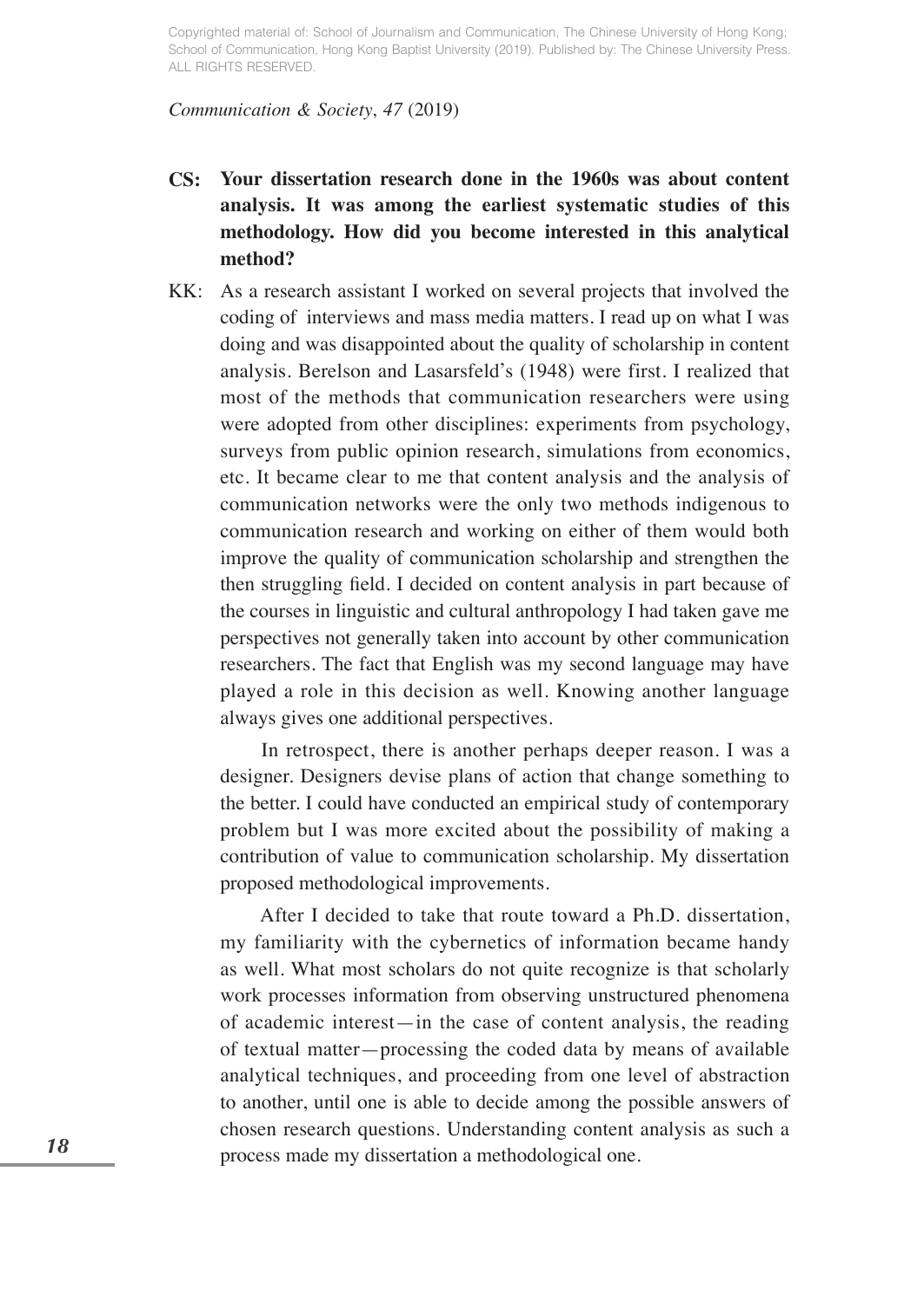*The Changing Landscape of Content Analysis*

- **CS: Scholars look at content analysis from different perspectives and adopt various approaches. How does your approach to content analysis differ from those taken by other scholars?**
- KK: Going through the conceptions that content analysts practiced led me to appreciate what reading, using, and enacting text means in everyday life, but also for content analysts who employed perspectives that did not and do not have to be shared with those who lived with the analyzed text. My exposure to cultural anthropology and ethnography led me to question content analysts who assumed that texts "contained" but one meaning to be counted. I realized that such conceptions were the result of using the common but utterly misleading content metaphor when talking of communication, starting with the name of the method. Conceiving of texts as containers for shipping meanings from their originators to readers led to a simplistic and epistemologically questionable approach to understanding communication. It denied readers the ability to create their own interpretations. The second chapter of my content analysis book, which some say is the most difficult one, debunks the use of the content metaphor and builds on the recognition that meanings emerge in processes of reading texts in the context of their use.

# **CS: Yes, I recall. When I took your "Content Analysis" course back in the 1980s, I also found that chapter rather difficult but conceptually illuminating.**

KK: Good for you. Then you may also recall my argument that content analysts cannot escape from being readers, and should not deny the basically creative ability to understand written communication. After all, all social scientists are members of linguistic communities, often of the very community that gave them their literacy, not superior to everybody else. This gave my approach to content analysis a culturally justifiable human-based epistemological foundation.

 Surely, there are scholars who insist on the objectivity of meanings and talking of content as an entity, whereas I preferred to talk of replicability and validatability. There are communication scholars who insist on the distinction between qualitative and quantitative content analysis. In my view, all content analyses are qualitative to begin with. Quantification becomes important only when the volumes of texts to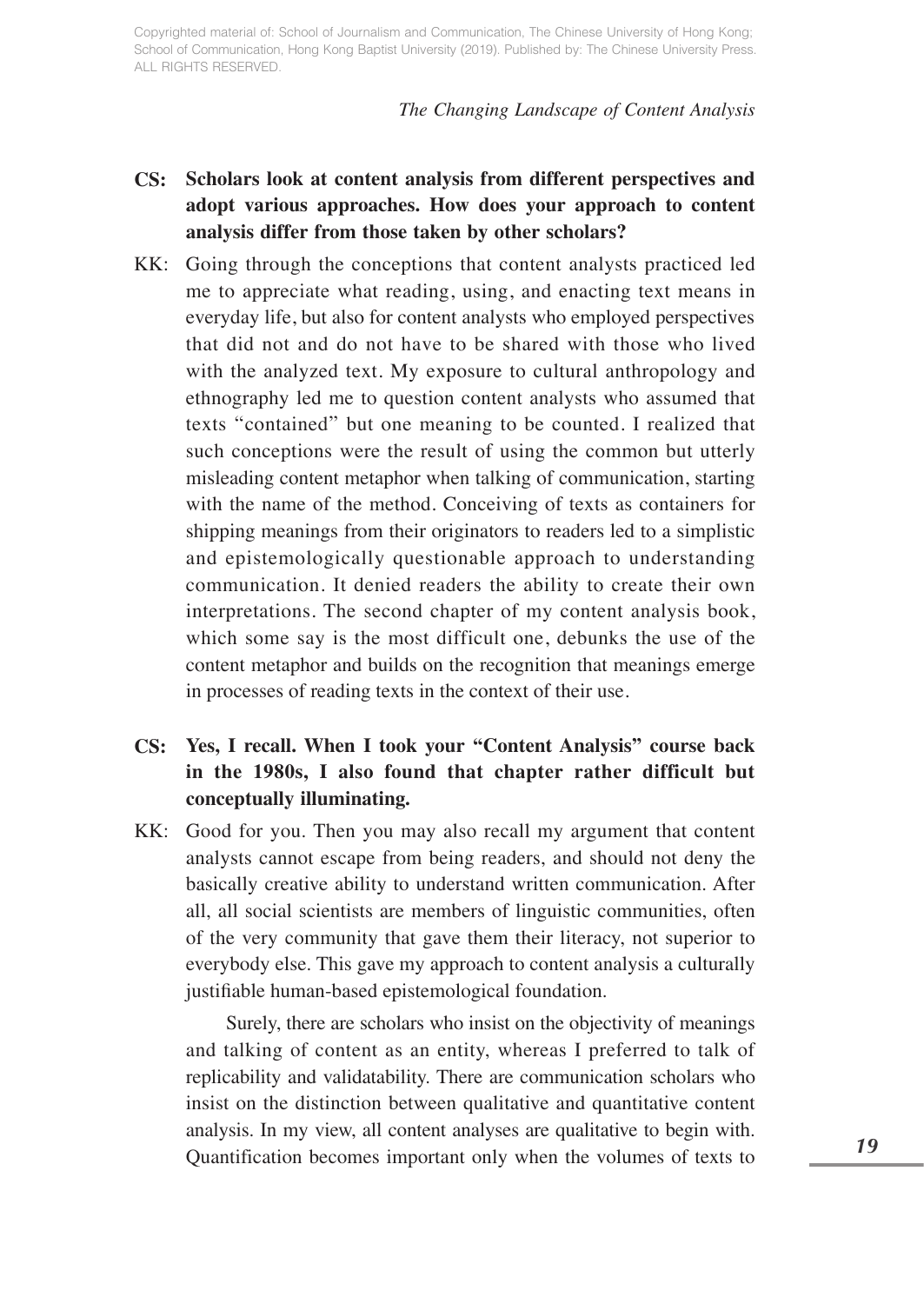### *Communication & Society*, *47* (2019)

be analyzed exceed the abilities of a single scholar. When this happens, research projects require somewhat formalized ways of cooperating and adopting criteria for quality control. This is the point at which an agreed upon methodology becomes necessary. Computational content analysts exemplify the extremes of quantification. Computer aids often reduce the complexity of texts to simple counting schemes hoping to bypass human literary competencies—as if word associations, sentiments, word clouds are all that mattered. Statistical accounts leave largely open what can be inferred from them.

 The concept of an analytical construct accounts for this simple truth. It connects the sampled texts to their social uses of interest to a researcher. Analytical constructs may be assumed or derived by empirical generalizations of that relationship. They justify the inferences that content analysts make from the texts they analyze to what they mean to those who live with them in their own terms. To me, content analyses should not merely satisfy an analyst's preconceptions but be validatable by the roles the analyzed texts do or could play in social reality.

 I conceive of content analysis as a pretty flexible toolbox aimed at making specific inferences about the context of using the analyzed texts. Such inferences may range from how individual authors conceive of their reality to revealing largescale cultural contingencies that one may not be aware of otherwise.

 You asked for other approaches to content analysis. Let me just name a few related analytical methods whose proponents would not want to be called content analysts but have similar concerns: discourse analysis (I am editing a book on that subject matter), conversation analysis, rhetoric, social constructivist analyses (I did much work in this area), ethnography, not to forget doing historical research based on documents. Content analysts can learn from all of them.

- **CS: Content analysis is a major research method in communication studies and it has rapidly developed over the years. What are the major changes in conducting content analyses in the past few decades?**
- KK: The earliest content analyses were conducted largely by single scholars. During World War II enemy propaganda was studied by governmental institutions, the volumes of radio messages and newspapers became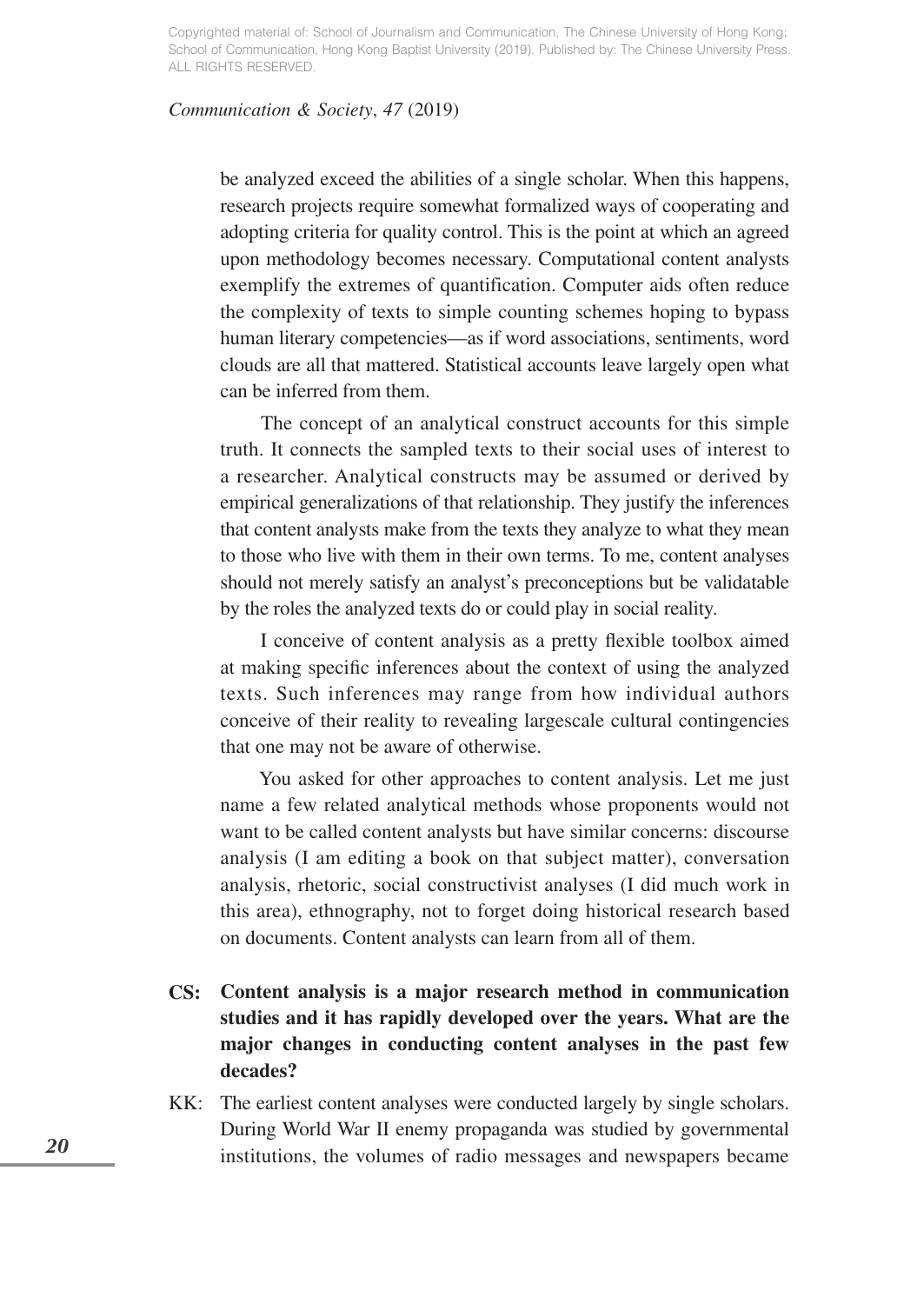### *The Changing Landscape of Content Analysis*

bigger, involved large number of analysts, who focused on specific questions and required institutionized to gather texts and answer questions of situational importance. When I started, content analyses were undertaken by teams of scholars and hired coders and concerned largely media coverage of news, television shows, interviews, books, and legal texts. Since that time numerous computer aids have been developed and data bases containing analyzable texts have grown up everywhere. The number of textual units that could be examined in a project grew unimaginably. The Internet began to become available in the 1970s. Search engines provided content analysts access to amazing numbers of documents but also changed the demands for processing big volumes of searched document.

# **CS: Since the 1980s, there have been four editions of your book**  *Content Analysis: An Introduction to Its Methodology***. Can you tell us what went through your mind when you updated the book?**

KK: I have taught content analysis and been invited to consult on various academic, legal, commercial, and computational content analysis projects. While the history of content analysis is continuing to evolve, I am pleased to say that the methodological framework I developed in the first edition withstood all tests. However, in the course of my involvements I learned what required better explanations and the challenges that content analysts face in a changing world of increasing dependence on mediated texts.

 Some readers of *Content Analysis* were missing practical examples. So, Mary Angela Bock and I edited *The Content Analysis Reader* (2009), which features outstanding examples of how content analysts solved recurrent analytical problems. I am using it as a complement to my *Content Analysis* and recommend it to anyone interested in the particulars of the method.

 There are two areas in which the editions have changed noticeably. One is the discussion of analytical techniques and computer aids. This area of content analysis has witnessed considerable advances. In the 1960s we did not have the Internet. In the 1980s we had several computational techniques, modeled largely on what coders did. In the 2000s we used text mining, now further algorithmized in the form of WebCrawlers. Analyzing citation networks has a long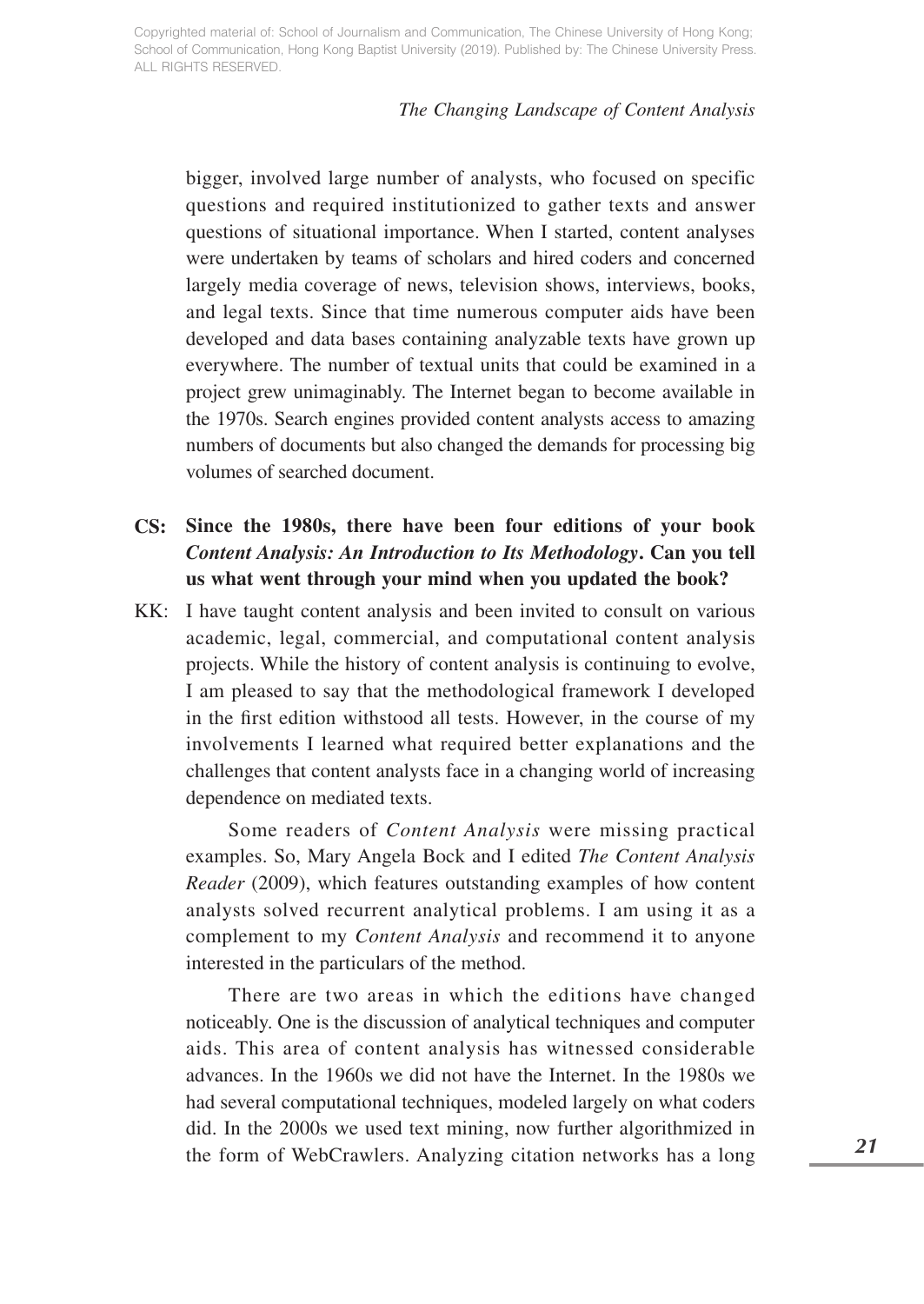### *Communication & Society*, *47* (2019)

scholarly history, but WebCrawlers work themselves through a chosen textual domain in search of connected texts from a few specified seeds. This has given rise to the concept of networked texts, based on web pages linked by URLs, Twitter and Facebook messages by Hashtags, linking texts to a common source, as responding to each other, and much more. It offers new perspectives on such phenomena as elections, social movements, and rising public concerns.

 Another development discussed in the fourth edition is machine learning. The idea goes back to research already discussed in the first edition, but it has now acquired a name which refers to algorithms capable of developing mechanical surrogates for human coding of textual matter. The benefits of mechanical substitutes for identifying textual qualities are often exaggerated. Developers' claims of their software's ability to "extract content from texts," "mine concepts," and "retrieve information" are epistemologically questionable and deserve critical examinations before relying on them.

 Recently crowdcoding emerged as a distributed form of content analysis. Artificial intelligence researchers realized that certain judgements, largely involving informed interpretations of texts, are difficult to program but easy to delegate to anonymous Internet users eager to earn a small financial award. It essentially outsources considerations of meanings while taking advantage computer processing of large data. Crowdcoding is not yet what it could be, and the fourth edition of *Content Analysis* makes suggestions for how it could be improved, but it certainly points to a new direction.

 The other area with substantial additions in the fourth edition is reliability. It advanced reliability measures for unitizing texts by more powerful coefficients, added abilities to evaluate text mining, and outlined an approach to establish the reliability of multi-valued coding of text—common to qualitative scholars but ignored for lacking appropriate computational techniques. Reliability measures provide the needed assurances of the quality of coded data, but they should not be the bottleneck of scholarly work.

**CS: Into how many languages has** *Content Analysis* **been translated? What were the major feedbacks from the readers? How similar or different are the feedbacks from different countries?**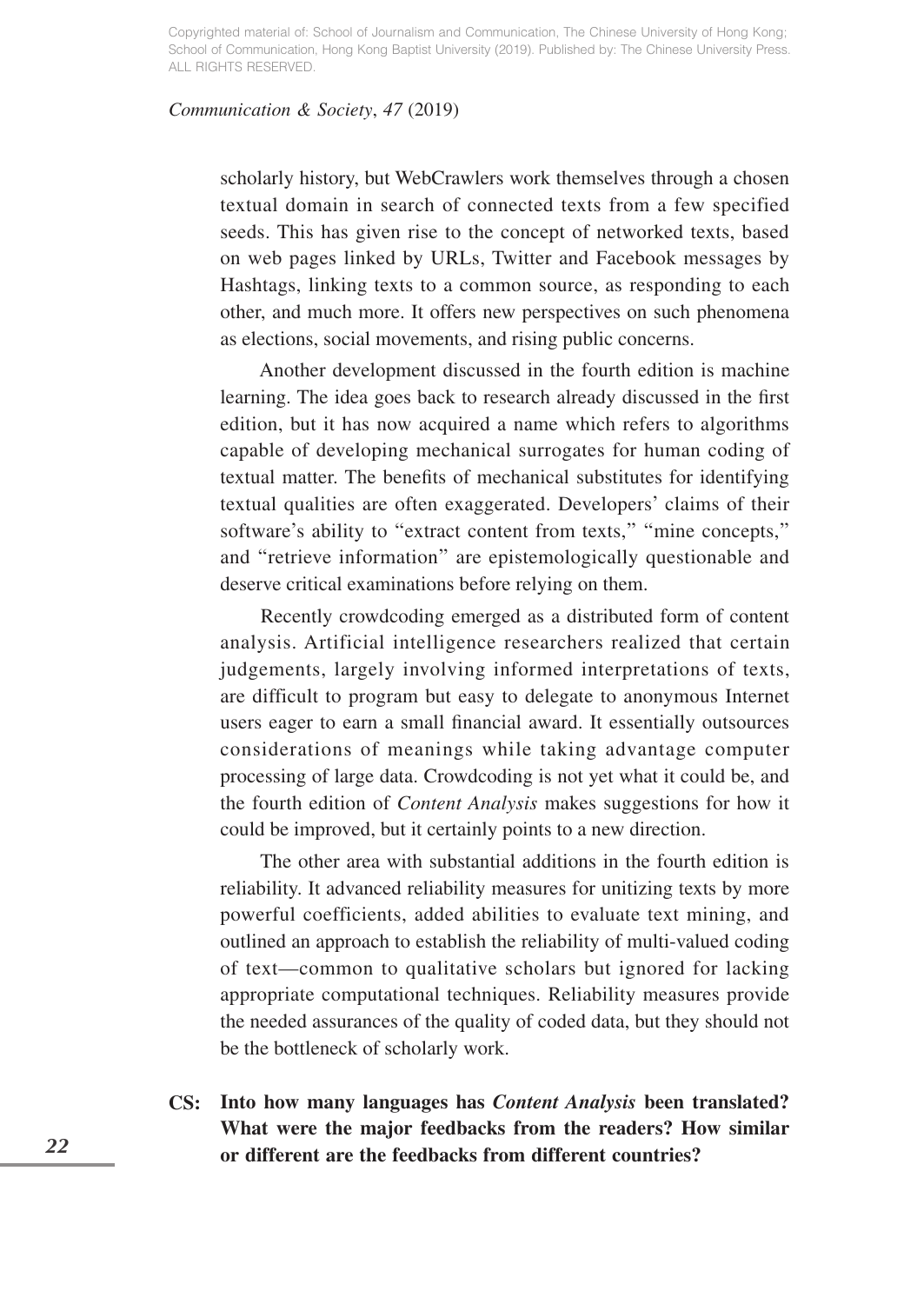### *The Changing Landscape of Content Analysis*

KK: Starting with the first 1980 edition, *Content Analysis* was translated into seven languages: Italian, Persian, Japanese, Spanish, Indonesian, Hungarian, and Chinese.

 Because I do not speak any of these languages, I have no way to judge the quality of these translations—except for my confidence in the traditional Chinese translation of the third edition. Its translator was a former student of mine who went on to study literature and law and has so far written seven books of his own. Besides his credentials, he asked me lots of questions that assured me of his carefulness. A translation of the fourth edition into simplified Chinese is anticipated.

 You asked about feedback from different countries. Besides these translations, which do surprisingly well, the English versions have crossed many linguistic boundaries. When I attend international conferences, I am amazed how widely the book is known, cited, appreciated, and used. Being cognizant of often radically different grammars, metaphors, and uses of texts in different linguistic regions, I often inquire about culture-specific difficulties readers have encountered and found no unusual kinds. I am convinced that the methodology developed in the book leaves creative communication researchers enough room to realize their scholarly missions.

- **CS: You have also been involved in the areas of information theory, cybernetics, design, semantics, hermeneutics, etc. How important is it for a scholar to have multidisciplinary research interests? Do you recommend a more focused scope of academic interest or a broader scale of endeavor?**
- KK: My short answer to your question is: yes. This is why I came to the U.S. for graduate study and ended up at the University of Illinois. The choice of a dissertation topic is important. As a Ph.D. graduate one ends up knowing more about one's dissertation topic than anyone else. A topic that is sufficiently rich and useful to many can make a difference and encourages other scholars to contribute to its development. I invite all graduates to select a dissertation topic with a future. However, I would also suggest that such topics cannot come from inside a small disciplinary box. I drew my inspiration from being familiar with conceptual frameworks from other disciplines to which I contributed later as well. I was fortunate to be in an interdisciplinary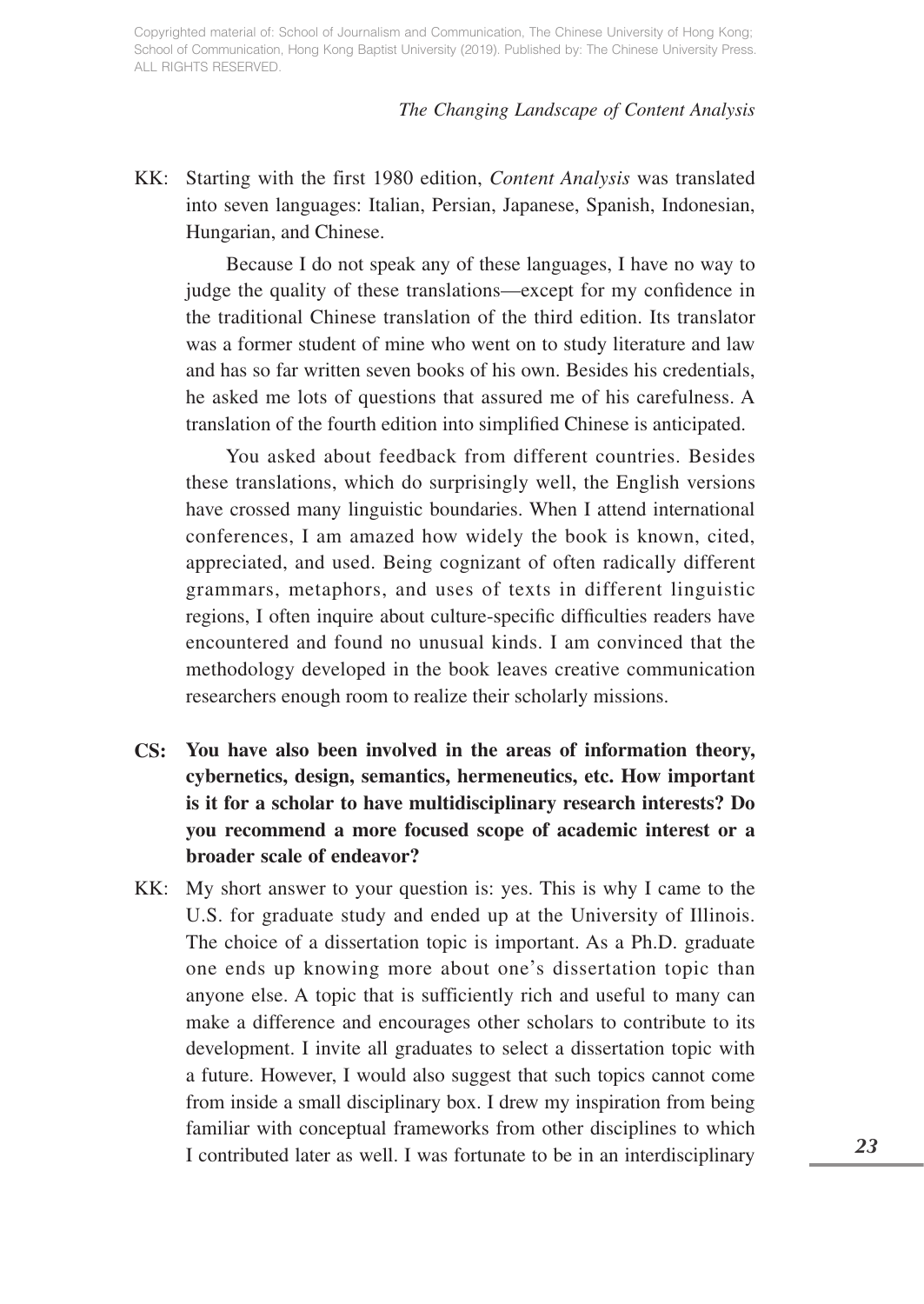### *Communication & Society*, *47* (2019)

Ph.D. program and encouraged to make new connections. Personally, I cannot imagine my own scholarship without the exposure to exciting new ways of thinking and working across the aisle. Later, working on projects and with peoples of diverse perspectives but common objectives opens possibilities unimaginable alone. Nevertheless, one also has to stay on course ahead of contemporaries.

- **CS: Among your research interests, can you explain how communication, information, social construction of reality, cybernetics, design, critical scholarship, etc. relate to each other? Why did you choose this combination of areas?**
- KK: This question calls for writing a book. Let me just sketch how I would answer it. My design background has given me the courage to look beyond descriptions of facts. I see reality as the result of a history of human interventions and an invitation to explore previously unimagined possibilities. What brought me to study communication was not an interest in the media but because I saw communication as what enables people to collaborate in intervening what exists. Cybernetics gave me conceptual tools to see complex communication networks and the dynamics they set in motion. My focus on language was fueled not only by studying linguistics, but also because I realized that language use is transformative. I wrote a textbook for designers titled: *The Semantic Turn: A New Foundation for Design* (2006). My aim was to introduce ideas of communication into the design profession. It was successful as now many designers take the use of language in determining the meanings of their designs seriously, focusing on human interfaces, and what people say about them.

 But I also brought design conceptions into communication research, recognizing that language does not merely describe the world; it constitutes the world. This led me into issues of the social construction of reality. Oppression, liberation, and innovation are all ushered by the use of language. Another book titled *On Communicating: Otherness, Meaning, and Information* (2009) collected several articles that together laid the ground on which my approach to social construction grew. I recently organized a conference on "Discourses in Action" which brought many similar minded scholars together. We were all critical of communicating as if our use of language had no real consequences.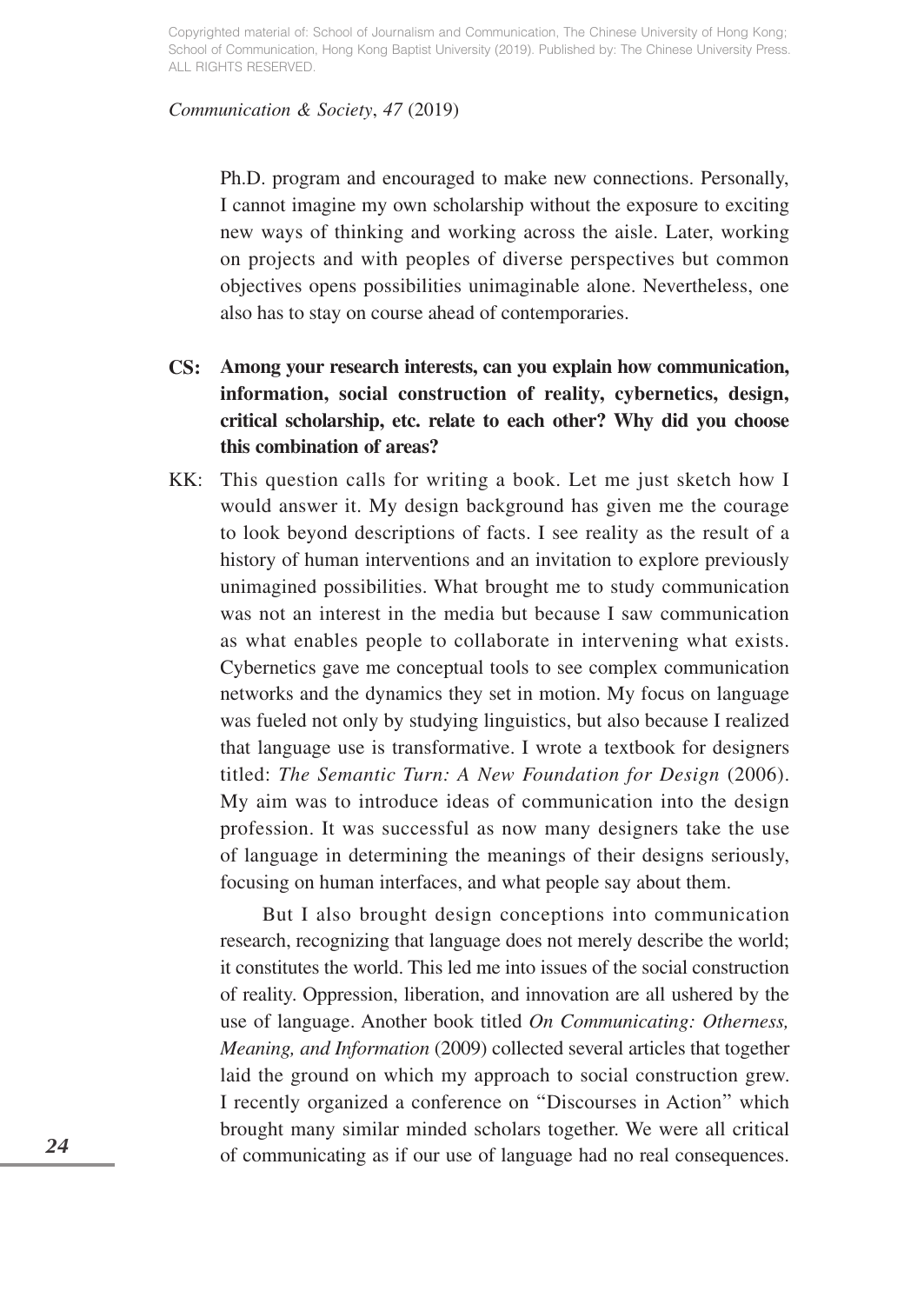### *The Changing Landscape of Content Analysis*

If everyday life, politics, and scholarly insights are constructed in language, we should not pretend that scholarly results merely report our understanding. In my view, we have to go beyond theorizing facts and assume accountability for the effects of our scholarship, we have to be aware that we create the world and are obligated to change it to the better. This brings me back to content analysis as a concern for textual matter. It should not limit itself to what is said or written but address what the communication, reproduction, and use of text does.

- **CS: As a qualitative scholar with broad interest in discourse analysis, epistemological criticism of power conceptions, representation and social construction, how did you get involved in developing Krippendorff's alpha?**
- KK: You are not the first one who asked me this question. Soon after becoming an assistant professor at the Annenberg School for Communication, we were asked to launch a then huge content analysis of violence on television. The Surgeon General of the U.S. commissioned the study in response to public concerns, the U.S. Congress planned hearings on the issue, while the mass media thrived by showing violence on TV. A content analysis of TV drama was difficult because there is no clear definition of where violence starts. Incidences of violence are distributed over many episodes, and its interactive nature made it often difficult to distinguish between aggressors and victims. Our coders had difficulties and we were cognizant that if our findings were not solid they would be dismissed. Although Scott's  $\pi$  (1955) and Cohen's κ (1960) existed prior to the reliability issues we were facing, we did not know of them. This was a blessing in disguise. I developed  $\alpha$  suitable for our data and it turned out also for very many content analyses. By not relying on the existing reliability measures, we did not adopt their epistemological problems. The conclusions of our research survived critical examination by the media and communication scholars. Subsequently, I developed  $\alpha$  into a whole family of reliability coefficients for situations that the existing measures could not cope with.
- **CS: In content analysis, reliability is a major problem and reliability tests are often misunderstood, even occasionally misused. What are the major issues?**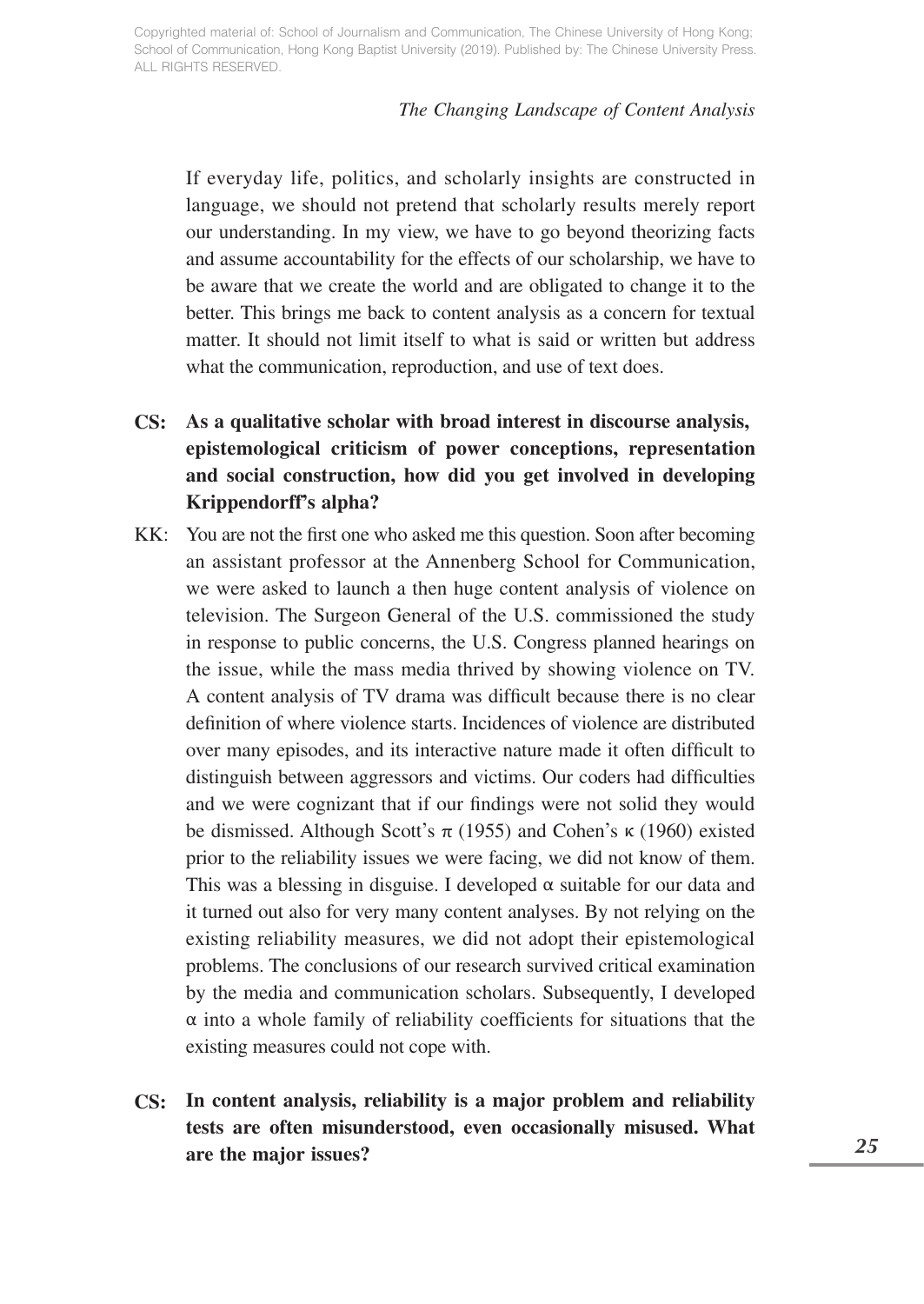### *Communication & Society*, *47* (2019)

KK: To me, reliability is the ability to rely on something, here on coded data, to unambiguously represent the phenomena that analysts hope to study and provide the information needed to support valid conclusions. If and only if coded data can be proved to be reliable in this sense, analysts are justified to proceed. This is my concept which is derived from the use of data as mediating between often unstructured phenomena and what researchers want to say about them.

 Several content analysts measure reliability by means of percent agreement. This can be misleading as percentages are influenced by the number of categories involved, cannot address whether data are informative of the phenomena of interest, and is limited to two coders.

 Reliable data need to provide sufficient information to support a researcher's conclusions. There are two extreme conditions under which data fail to convey the needed information. One is when coding is random, the other when variance is absent. The analogy of the first is when a TV image shows nothing but white noise. The analogy of the second is when the whole screen displays a uniform color. The first condition is acknowledged in so-called chance-corrected agreement coefficients measuring zero. The second occurs when a measuring instrument is broken or coders do not see the needed differences at which point percent agreement is 100% lacking variation. For some researchers this seems puzzling (Cicchetti & Feinstein, 1990; Feinstein & Cicchetti, 1990). I cannot repeat my lengthy argument here (Krippendorff, 2012), only to say that these researchers confused the basic purpose of assessing reliability in favor of measures that look better but whose connection to the consequences of analyzing flawed data is in doubt.

 For an example of misconceptions, Zhao, Liu and Deng (2012) want to equate reliability with the difficulty that coders experience when applying written coding instructions. Coder difficulties challenge the designers of such instructions. They reflect the competence or the idiosyncrasies of coders. However, neither has anything to do with whether data are reliable in the above mentioned sense. Another example of a misguided conception is Cohen's (1960) popular κ-coefficient. It measures agreement relative to the absence of correlations between two coders' predilections, not how the data related to the phenomena they are to represent. An odd consequence